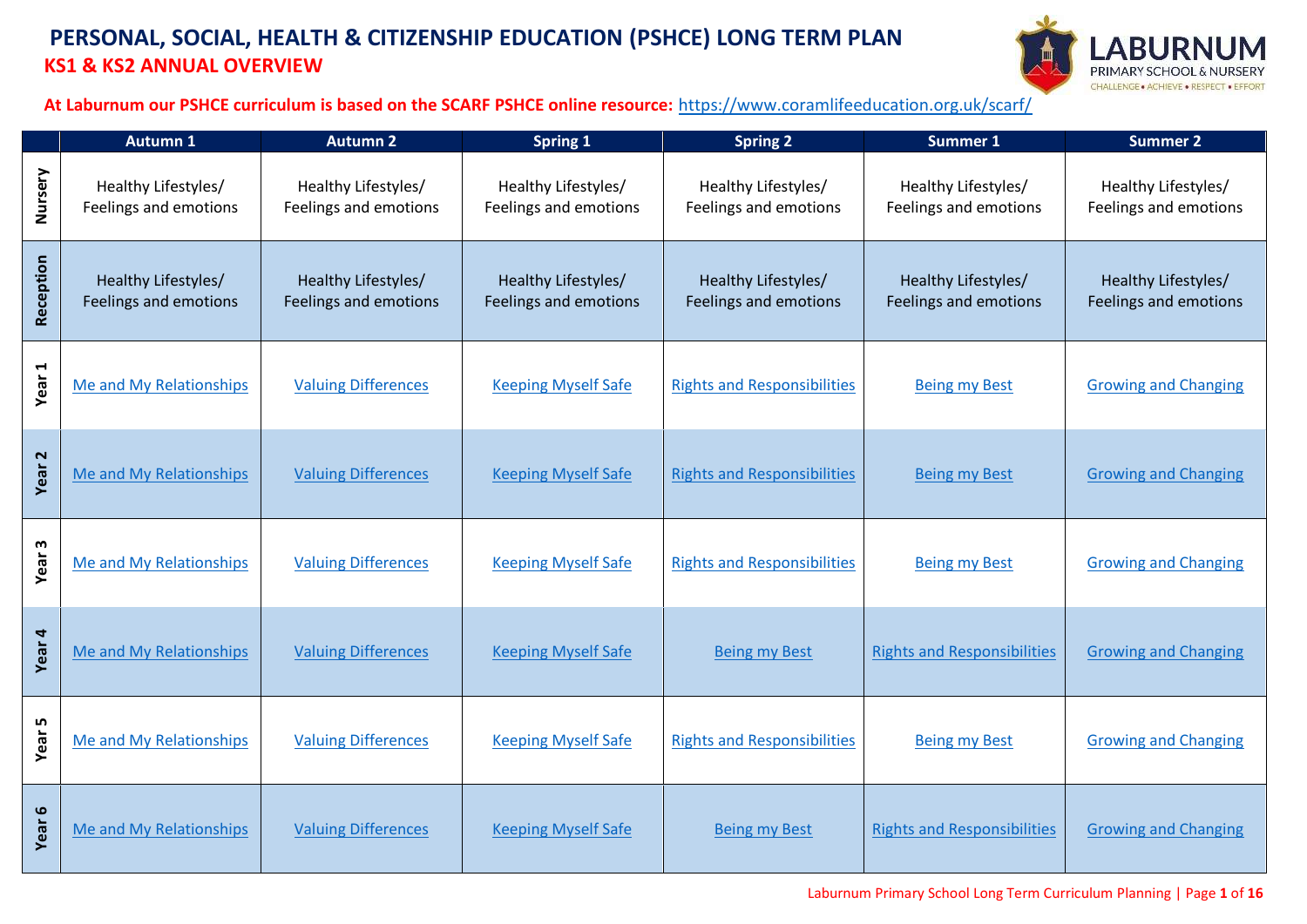

<span id="page-1-2"></span><span id="page-1-1"></span><span id="page-1-0"></span>

|                          | <b>Unit Title</b>                                                                                                                                                                                                                                                                                           | <b>Knowledge &amp; Key Questions</b>                                                                                                                                                                                                                                                                                                                                                                                                                                                                                                                                                                                                                                                                                                                                                                                                                                                                                                                                                                                                       | <b>Specific Resources</b>                                                                                  |
|--------------------------|-------------------------------------------------------------------------------------------------------------------------------------------------------------------------------------------------------------------------------------------------------------------------------------------------------------|--------------------------------------------------------------------------------------------------------------------------------------------------------------------------------------------------------------------------------------------------------------------------------------------------------------------------------------------------------------------------------------------------------------------------------------------------------------------------------------------------------------------------------------------------------------------------------------------------------------------------------------------------------------------------------------------------------------------------------------------------------------------------------------------------------------------------------------------------------------------------------------------------------------------------------------------------------------------------------------------------------------------------------------------|------------------------------------------------------------------------------------------------------------|
| $\blacksquare$<br>Autumn | <b>Me and My Relationships</b><br>(Includes feelings/<br>emotions/conflict<br>resolution/friendships)<br>Why we have classroom rules<br><b>Our feelings</b><br><b>Feelings and bodies</b><br>Our special people balloons<br><b>Thinking about feelings</b><br><b>Good friends</b><br>How are you listening? | Understand that classroom rules help everyone to learn and be safe;<br>Explain their classroom rules and be able to contribute to making these.<br>Identify a range of feelings;<br>Identify how feelings might make us behave:<br>Suggest strategies for someone experiencing 'not so good' feelings to manage these.<br>Recognise that people's bodies and feelings can be hurt;<br>Suggest ways of dealing with different kinds of hurt.<br>×<br>Recognise that they belong to various groups and communities such as their family;<br>Explain how these people help us and we can also help them to help us.<br>Recognise how others might be feeling by reading body language/facial expressions;<br>Understand and explain how our emotions can give a physical reaction in our body (e.g. butterflies in the tummy<br>etc.)<br>Identify simple qualities of friendship;<br>л<br>Suggest simple strategies for making up.<br>Demonstrate attentive listening skills;<br>Suggest simple strategies for resolving conflict situations. | Linked to Values:<br>Co-operation<br>Responsibility<br>Caring<br>Team work                                 |
| $\sim$<br>Autumn         | <b>Valuing Differences</b><br>(Includes British Values focus)<br>Same or different<br><b>Unkind, Tease or Bully?</b><br><b>Harold's School Rules</b><br><b>Who are our Special People?</b><br>It's not fair                                                                                                 | Identify the differences and similarities between people:<br>Empathise with those who are different from them;<br>Begin to appreciate the positive aspects of these differences.<br>Explain the difference between unkindness, teasing and bullying;<br>Understand that bullying is usually quite rare.<br>Explain some of their school rules and how those rules help to keep everybody safe.<br>Identify some of the people who are special to them;<br>Recognise and name some of the qualities that make a person special to them.<br>Recognise and explain what is fair and unfair, kind and unkind;<br>Suggest ways they can show kindness to others.                                                                                                                                                                                                                                                                                                                                                                                |                                                                                                            |
| Spring 1                 | <b>Keeping Myself Safe</b><br>(Includes aspects of<br><b>Relationships Education)</b><br><b>Harold loses Geoffrey</b><br>Good or bad touches<br>Who can help? (1)<br><b>Healthy me</b><br><b>Super sleep</b><br>What could Harold do?                                                                       | Recognise the range of feelings that are associated with loss.<br>Understand and learn the PANTS rules;<br>Name and know which parts should be private;<br>Explain the difference between appropriate and inappropriate touch;<br>٠<br>Understand that they have the right to say "no" to unwanted touch;<br>Start thinking about who they trust and who they can ask for help.<br>л<br>Recognise emotions and physical feelings associated with feeling unsafe;<br>л<br>٠<br>Identify people who can help them when they feel unsafe.<br>Understand that the body gets energy from food, water and air (oxygen);<br>Recognise that exercise and sleep are important parts of a healthy lifestyle.<br>Recognise the importance of sleep in maintaining a healthy, balanced lifestyle;<br>Identify simple bedtime routines that promote healthy sleep.<br>Understand that medicines can sometimes make people feel better when they're ill;<br>Explain simple issues of safety and responsibility about medicines and their use.            | PANTS materials (NSPCC)<br>www.nspcc.org.uk/preventing-<br>abuse/keeping-children-<br>safe/underwear-rule/ |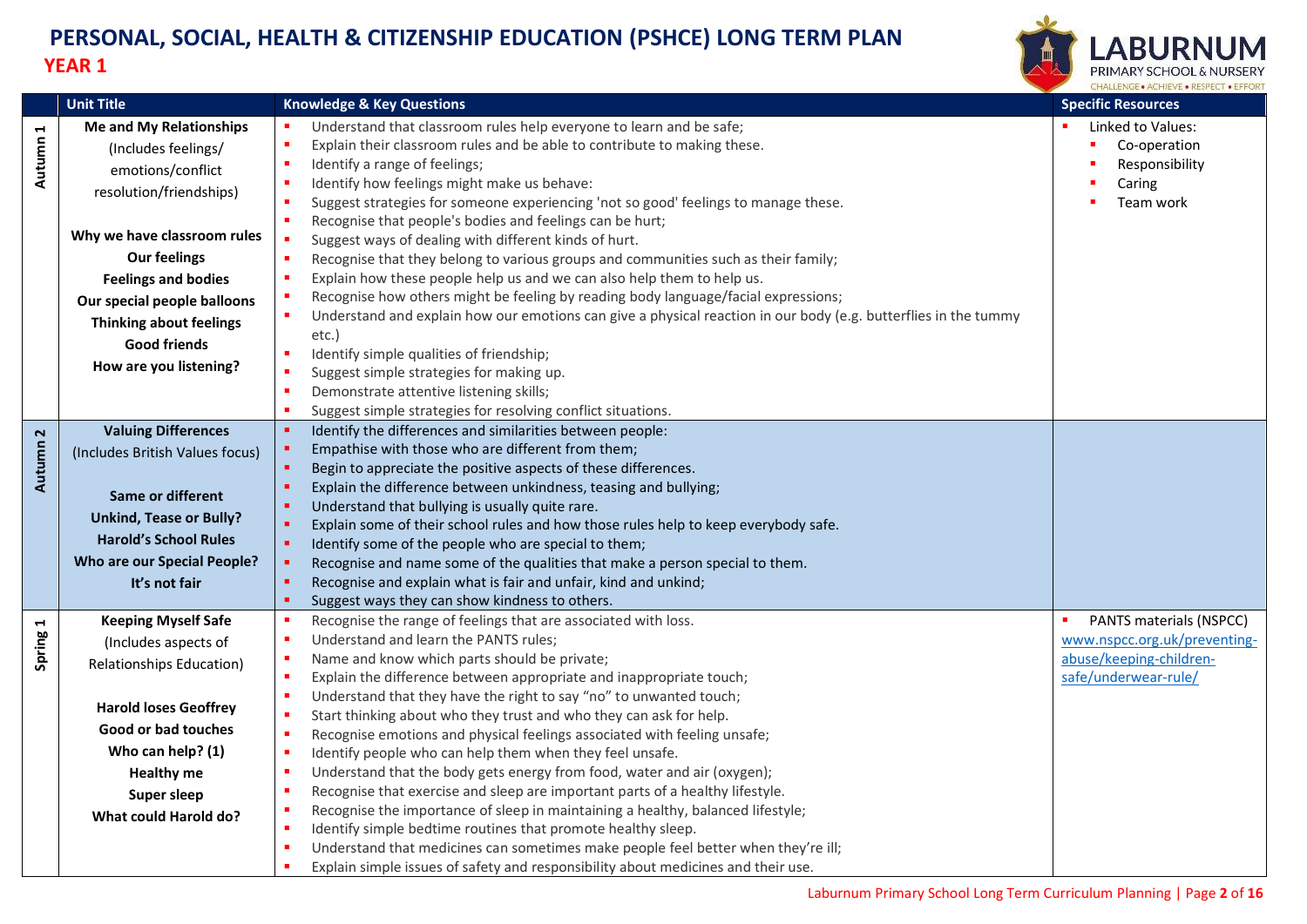

<span id="page-2-2"></span><span id="page-2-1"></span><span id="page-2-0"></span>

|                     | <b>Unit Title</b>                  | <b>Knowledge &amp; Key Questions</b>                                                                                                                                                                                                                                                                        | <b>Specific Resources</b>       |
|---------------------|------------------------------------|-------------------------------------------------------------------------------------------------------------------------------------------------------------------------------------------------------------------------------------------------------------------------------------------------------------|---------------------------------|
|                     | <b>Rights and Responsibilities</b> | Demonstrate responsibility in looking after something (e.g. a class pet or plant);                                                                                                                                                                                                                          |                                 |
| Spring <sub>2</sub> | (Includes money/living in the      | Explain the importance of looking after things that belong to themselves or to others.                                                                                                                                                                                                                      |                                 |
|                     | wider world)                       | Recognise the importance of regular hygiene routines;                                                                                                                                                                                                                                                       |                                 |
|                     |                                    | Sequence personal hygiene routines into a logical order.                                                                                                                                                                                                                                                    |                                 |
|                     |                                    | Identify what they like about the school environment;                                                                                                                                                                                                                                                       |                                 |
|                     | <b>Taking care of something</b>    | Recognise who cares for and looks after the school environment.                                                                                                                                                                                                                                             |                                 |
|                     | Harold's Wash and brush up         | Explain where people get money from;                                                                                                                                                                                                                                                                        |                                 |
|                     | Around and about the school        | List some of the things that money may be spent on in a family home.                                                                                                                                                                                                                                        |                                 |
|                     | Harold's money                     | Recognise that different notes and coins have different monetary value;                                                                                                                                                                                                                                     |                                 |
|                     | How should we look after our       | Explain the importance of keeping money safe;                                                                                                                                                                                                                                                               |                                 |
|                     | money?                             | Identify safe places to keep money;                                                                                                                                                                                                                                                                         |                                 |
|                     |                                    | Understand the concept of 'saving money' (i.e. by keeping it in a safe placed and adding to it).                                                                                                                                                                                                            |                                 |
|                     | <b>Being my Best</b>               | Demonstrate attentive listening skills;                                                                                                                                                                                                                                                                     | Links in with Science topic -   |
|                     | (Includes Keeping                  | Suggest simple strategies for resolving conflict situations.                                                                                                                                                                                                                                                | Animals, including humans       |
| Summer <sub>1</sub> | healthy/Growth Mindset/Goal        | Recognise how a person's behaviour (including their own) can affect other people                                                                                                                                                                                                                            |                                 |
|                     |                                    | Recognise that learning a new skill requires practice and the opportunity to fail, safely;                                                                                                                                                                                                                  |                                 |
|                     | setting/achievements)              | Understand the learning line's use as a simple tool to describe the learning process, including overcoming                                                                                                                                                                                                  |                                 |
|                     |                                    | challenges.                                                                                                                                                                                                                                                                                                 |                                 |
|                     | Pass on the praise                 | Recognise that they may have different tastes in food to others;<br>٠                                                                                                                                                                                                                                       |                                 |
|                     | Harold has a bad day               | Select foods from the Eat well Guide (formerly Eat well Plate) in order to make a healthy lunch;<br>х                                                                                                                                                                                                       |                                 |
|                     | Harold learns to ride a bike       | Recognise which foods we need to eat more of and which we need to eat less of to be healthy.                                                                                                                                                                                                                |                                 |
|                     | Eat well                           | Recognise the importance of fruit and vegetables in their daily diet;                                                                                                                                                                                                                                       |                                 |
|                     | I can eat a rainbow                | Know that eating at least five portions of vegetables and fruit a day helps to maintain health.                                                                                                                                                                                                             |                                 |
|                     | Catch it! Bin it! Kill it!         | Understand how diseases can spread;<br>٠                                                                                                                                                                                                                                                                    |                                 |
|                     |                                    | Recognise and use simple strategies for preventing the spread of diseases.                                                                                                                                                                                                                                  |                                 |
|                     | <b>Growing and Changing</b>        | Identify things they could do as a baby, a toddler and can do now;<br>×                                                                                                                                                                                                                                     | • Links in with Science topic - |
| Summer <sub>2</sub> | (Includes aspects of RSE)          | Identify the people who help/helped them at those different stages.                                                                                                                                                                                                                                         | Animals, including humans       |
|                     |                                    | Name major internal body parts (heart, lungs, blood, stomach, intestines, brain);                                                                                                                                                                                                                           |                                 |
|                     | <b>Then and Now</b>                | Understand and explain the simple bodily processes associated with them.                                                                                                                                                                                                                                    |                                 |
|                     | Inside my wonderful body           | Identify parts of the body that are private;                                                                                                                                                                                                                                                                |                                 |
|                     | <b>Keeping Privates private</b>    | Describe ways in which private parts can be kept private;                                                                                                                                                                                                                                                   |                                 |
|                     | <b>Surprises and secrets</b>       | Identify people they can talk to about their private parts.<br>Explain the difference between a secret and a nice surprise;                                                                                                                                                                                 |                                 |
|                     |                                    | Identify situations as being secrets or surprises;                                                                                                                                                                                                                                                          |                                 |
|                     | Who can help? (2)                  |                                                                                                                                                                                                                                                                                                             |                                 |
|                     |                                    |                                                                                                                                                                                                                                                                                                             |                                 |
|                     |                                    |                                                                                                                                                                                                                                                                                                             |                                 |
|                     |                                    |                                                                                                                                                                                                                                                                                                             |                                 |
|                     |                                    | Identify who they can talk to if they feel uncomfortable about any secret they are told, or told to keep.<br>Explain the difference between teasing and bullying;<br>Give examples of what they can do if they experience or witness bullying;<br>Say who they could get help from in a bullying situation. |                                 |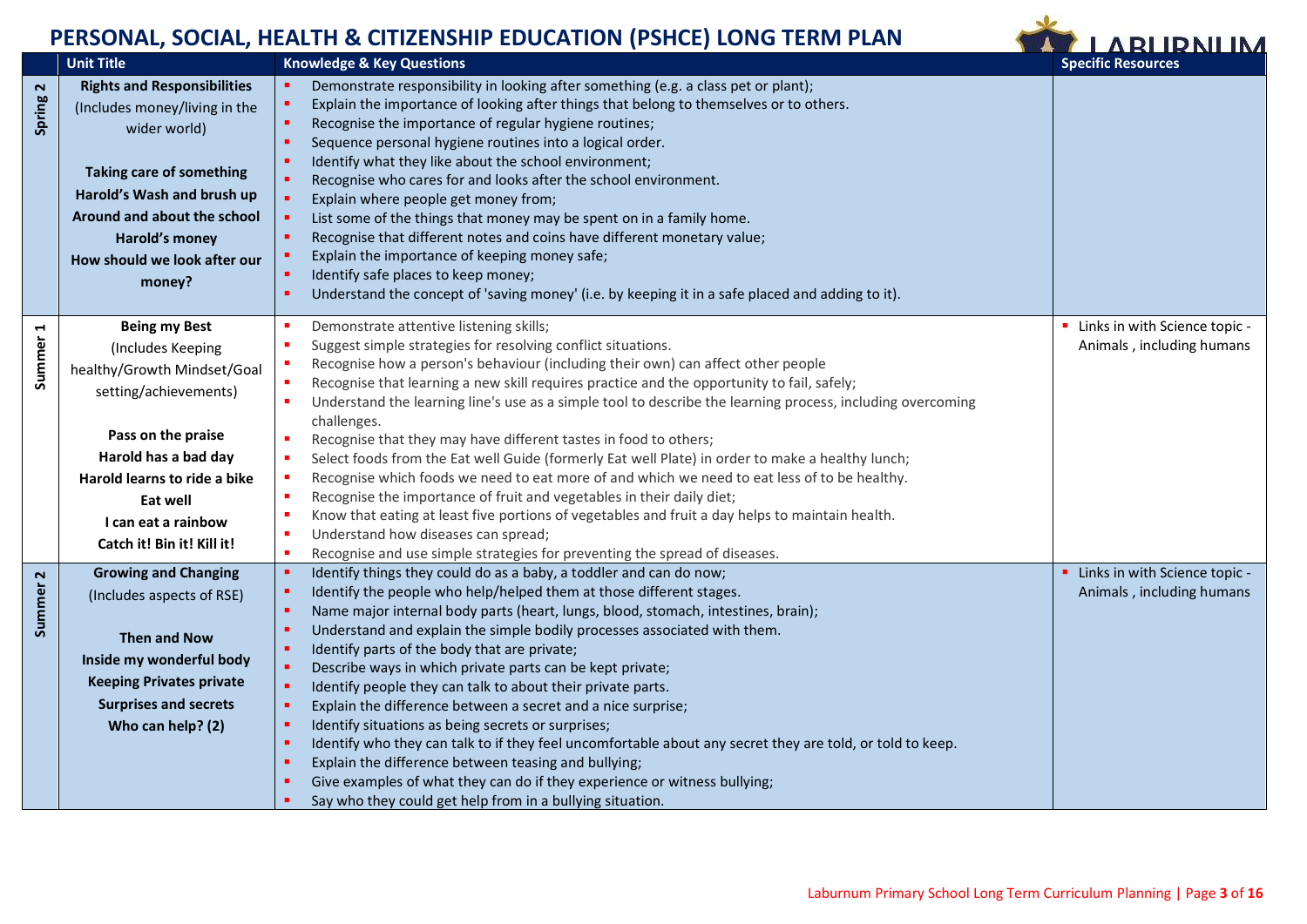

<span id="page-3-2"></span><span id="page-3-1"></span><span id="page-3-0"></span>

|                     | <b>Unit Title</b>                                                                                                                                                                                                                                                                         | <b>Knowledge &amp; Key Questions</b>                                                                                                                                                                                                                                                                                                                                                                                                                                                                                                                                                                                                                                                                                                                                                                                                                                                                                                                                                                                                                                                                                                                         | <b>Specific Resources</b>                                                                                  |
|---------------------|-------------------------------------------------------------------------------------------------------------------------------------------------------------------------------------------------------------------------------------------------------------------------------------------|--------------------------------------------------------------------------------------------------------------------------------------------------------------------------------------------------------------------------------------------------------------------------------------------------------------------------------------------------------------------------------------------------------------------------------------------------------------------------------------------------------------------------------------------------------------------------------------------------------------------------------------------------------------------------------------------------------------------------------------------------------------------------------------------------------------------------------------------------------------------------------------------------------------------------------------------------------------------------------------------------------------------------------------------------------------------------------------------------------------------------------------------------------------|------------------------------------------------------------------------------------------------------------|
| Autumn 1            | <b>Me and My Relationships</b><br>(Includes<br>feelings/emotions/conflict<br>resolution/friendships)<br>How are you feeling today?<br><b>Bullying or teasing?</b><br>Don't do that!<br>When I feel like erupting<br><b>Types of bullying</b><br>Being a good friend<br>Let's all be happy | To know that certain actions that will contribute positively to the life of the classroom; to make and agree<br>pledges classroom rules based on those actions.<br>To understand that people have different ways of expressing their feelings; to Identify helpful ways of<br>responding to other's feelings using a range of words to describe feelings.<br>Understand what is meant by the terms 'bullying' and 'teasing' showing the difference between the two; explain<br>$\blacksquare$<br>situations as to whether they are incidents of teasing or bullying.<br>Recognise that that there are different types of bullying and unkind behaviour and that they are both<br>unacceptable ways of behaving; understand and describe strategies for dealing with bullying.<br>Recognise that friendship is a special kind of relationship; to identify some of the ways that good friends care<br>for each other.<br>Recognise, name and understand how to deal with feelings (e.g. anger, loneliness); explain where someone<br>could get help if they were being upset by someone else's behaviour.                                                     |                                                                                                            |
| Autumn <sub>2</sub> | <b>Valuing Differences</b><br>(Includes British Values focus)<br>What makes us who we are?<br>My special people<br>When someone is feeling left out<br>An act of kindness<br>Solve the problem                                                                                            | Identify some of the physical and non-physical differences and similarities between people; to know and use<br>words and phrases that show respect for other people.<br>To recognise and explain how a person's behaviour can affect other people.<br>Identify people who are special to them; to explain some of the ways those people are special to them.<br>Explain how it feels to be left out from a group; to suggest and use strategies for helping someone who is<br>feeling left out.<br>Recognise and describe acts of kindness and unkindness; explain how these impact on other people's feelings;<br>suggest kind words and actions they can show to others and to demonstrate acts of kindness to others in<br>school.<br>Demonstrate active listening techniques (making eye contact, nodding head, making positive noises, not being<br>distracted) and to understand different skills to help foster and maintain positive relationships.                                                                                                                                                                                                  |                                                                                                            |
| Spring 1            | <b>Keeping Myself Safe</b><br>(Includes aspects of Relationships<br>Education)<br>Harold's picnic<br>How safe would you feel?<br>What should Harold say?<br>How do we make others feel?<br>I don't like that<br>Should I tell?<br>Fun or not?                                             | Understand that medicines can sometimes make people feel better when they're ill and explain simple issues of<br>safety and responsibility about medicines and their use.<br>Identify situations in which they would feel safe or unsafe and to suggest actions for dealing with unsafe<br>situations including who they could ask for help.<br>Identify situations in which they would need to say 'Yes', 'No', 'I'll ask', or 'I'll tell', in relation to keeping<br>themselves and others safe.<br>Identify the types of touch they like and do not like and who they can talk to if someone touches them in a way<br>л<br>that makes them feel uncomfortable.<br>Recognise that some touches are not fun and can hurt or be upsetting and to know that they can ask someone<br>to stop touching them.<br>Identify safe secrets (including surprises) and unsafe secrets and to recognise the importance of telling<br>someone they trust about a secret which makes them feel unsafe or uncomfortable.<br>Identify how inappropriate touch can make someone feel and to understand that there are unsafe secrets and<br>secrets that are nice surprises. | PANTS materials (NSPCC)<br>www.nspcc.org.uk/preventing-<br>abuse/keeping-children-<br>safe/underwear-rule/ |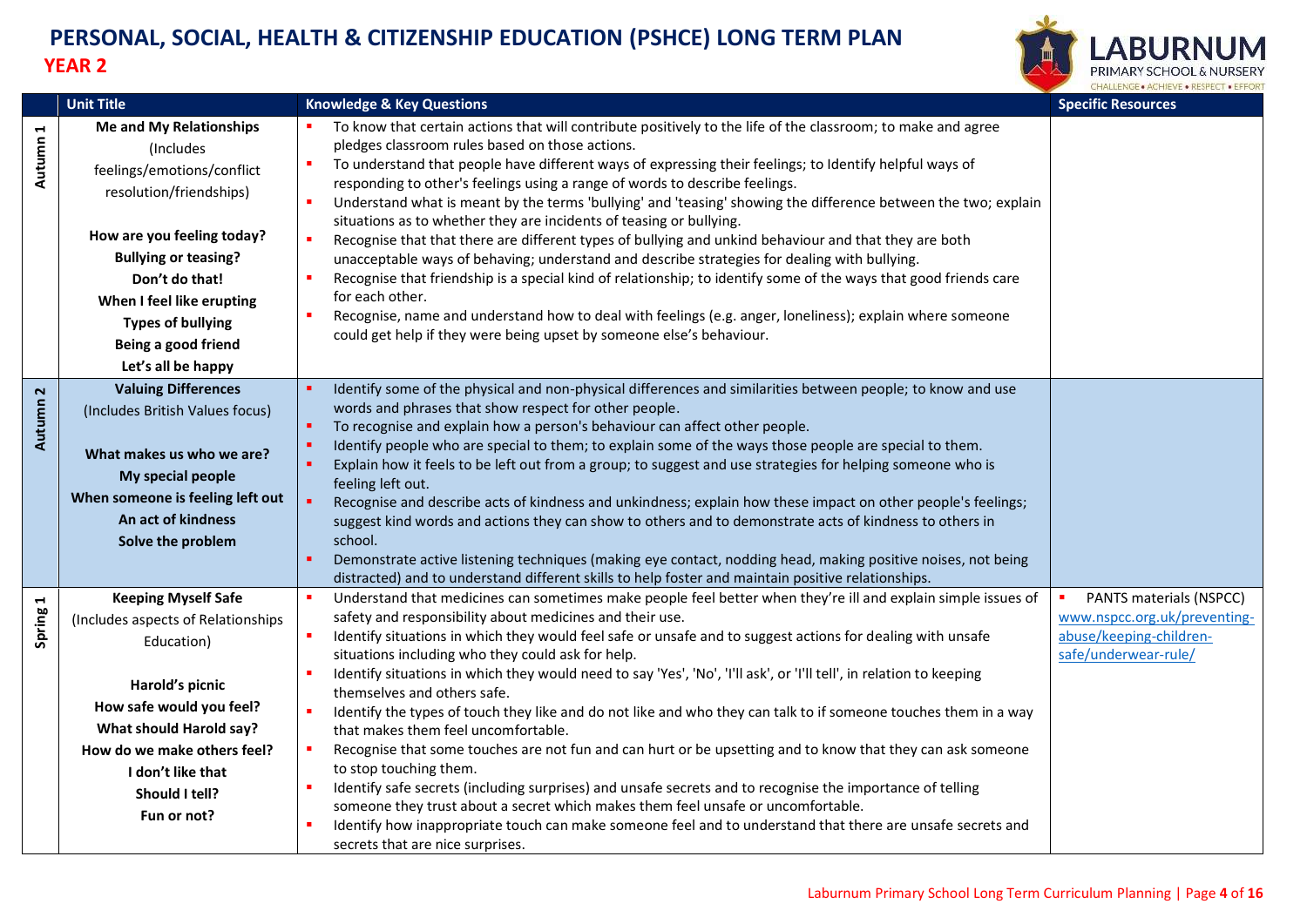<span id="page-4-2"></span>L



<span id="page-4-1"></span><span id="page-4-0"></span>

|          | <b>Unit Title</b>                                                                                                                                                                                                                                                                                     | <b>Knowledge &amp; Key Questions</b>                                                                                                                                                                                                                                                                                                                                                                                                                                                                                                                                                                                                                                                                                                                                                                                                                                                                                                                                                                                                                                                                                                                    | <b>Specific Resources</b>                                    |
|----------|-------------------------------------------------------------------------------------------------------------------------------------------------------------------------------------------------------------------------------------------------------------------------------------------------------|---------------------------------------------------------------------------------------------------------------------------------------------------------------------------------------------------------------------------------------------------------------------------------------------------------------------------------------------------------------------------------------------------------------------------------------------------------------------------------------------------------------------------------------------------------------------------------------------------------------------------------------------------------------------------------------------------------------------------------------------------------------------------------------------------------------------------------------------------------------------------------------------------------------------------------------------------------------------------------------------------------------------------------------------------------------------------------------------------------------------------------------------------------|--------------------------------------------------------------|
| Spring 2 | <b>Rights and Responsibilities</b><br>(Includes money/living in the<br>wider world)<br><b>Getting on with others</b><br>Our ideal classroom (1)<br>Our ideal classroom (2)<br>How can we look after our<br>environment?<br><b>Harold saves for something</b><br>special<br><b>Harold goes camping</b> | Describe and record strategies for getting on with others in the classroom.<br>Understand, and be able to use, strategies for dealing with impulsive behaviour.<br>Identify special people in the school and community who can help to keep them safe and know how to ask for help.<br>×<br>Identify what they like about the school environment; identify any problems with the school environment (e.g. things<br>needing repair) and make suggestions for improving the school environment;<br>Recognise that they all have a responsibility for helping to look after the school environment.<br>Recognise that money can be spent on items which are essential or non-essential and know that money can be saved<br>for a future time and understand the reasons why people (including themselves) might do this.                                                                                                                                                                                                                                                                                                                                  |                                                              |
| Summer 1 | <b>Being my Best</b><br>(Includes Keeping<br>healthy/Growth<br>Mindset/Goal<br>setting/achievements)<br>Harold's bathroom<br>Harold's postcard-keeping<br>clean and healthy<br>My body needs<br>What does my body do?<br>You can do it!                                                               | Explain the stages of the learning line showing an understanding of the learning process and to be able to suggest<br>phrases and words of encouragement to give someone who is learning something new.<br>Identify and describe where they are on the learning line in a given activity and apply its positive mindset strategies<br>to their own learning.<br>Explain things that they like and dislike, and understand that they have choices about these things; to understand<br>$\blacksquare$<br>and explain that some choices can be either healthy or unhealthy and can make a difference to their own health.<br>Know how to keep their body healthy:<br>how germs can be spread;<br>to describe simple hygiene routines such as hand washing;<br>understand that vaccinations can help to prevent certain illnesses;<br>the importance of good dental hygiene; understand that the body gets energy from food, water and oxygen;<br>recognise that exercise and sleep are important to health.<br>Understand that the body gets energy from food, water and oxygen and to recognise that exercise and sleep are<br>п<br>important to health. | • Links in with Science topic -<br>Animals, including humans |
| Summer 2 | <b>Growing and Changing</b><br>(Includes aspects of<br><b>Relationships Education)</b><br>Haven't you grown!<br>Sam moves house<br>A helping hand                                                                                                                                                     | Demonstrate simple ways of giving positive feedback to others.<br>Recognise the range of feelings that are associated with losing (and being reunited) with a person they are close to.<br>Identify different stages of growth (e.g. baby, toddler, child, teenager, adult) and to know some of the things that<br>people are capable of at these different stages.<br>Identify which parts of the human body are private and to explain that a person's genitals help them to make babies<br>when they are grown up.<br>Understand that humans mostly have the same body parts but that they can look different from person to person.<br>To understand what privacy means and to know that you are not allowed to touch someone's private belongings<br>without their permission.<br>Give examples of different types of private information.                                                                                                                                                                                                                                                                                                         | • Links in with Science topic -<br>Animals, including humans |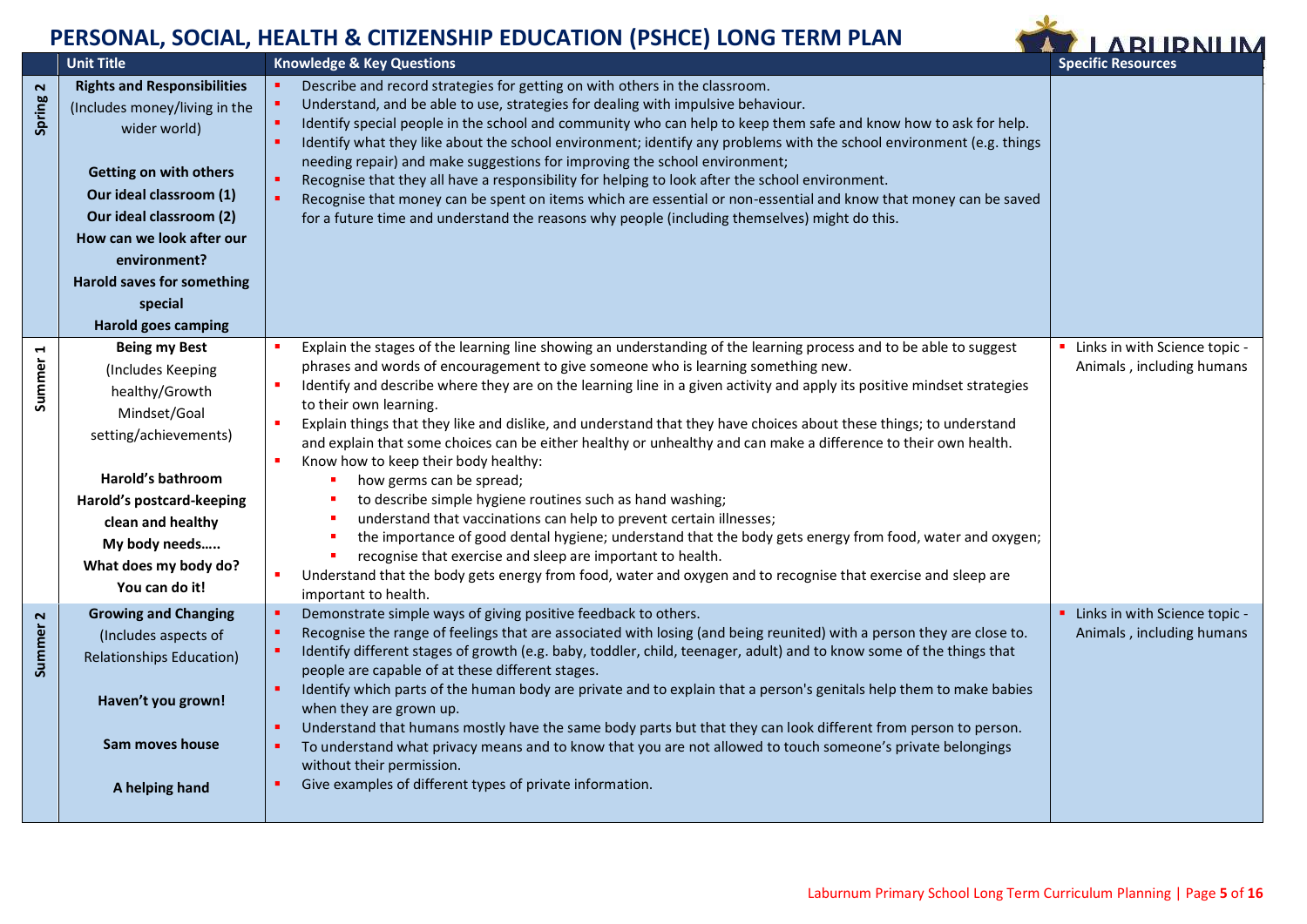

<span id="page-5-1"></span><span id="page-5-0"></span>

|                      | <b>Unit Title</b>          | <b>Knowledge &amp; Key Questions</b>                                                                                                                                     | <b>Specific Resources</b> |
|----------------------|----------------------------|--------------------------------------------------------------------------------------------------------------------------------------------------------------------------|---------------------------|
| $\blacktriangleleft$ | Me and My                  | Explain some of the feelings someone might have when they lose something important to them;                                                                              |                           |
| Autumn               | <b>Relationships</b>       | Understand that these feelings are normal and a way of dealing with the situation.<br>п                                                                                  |                           |
|                      | (Includes feelings/        | $\blacksquare$<br>Define and demonstrate cooperation and collaboration;                                                                                                  |                           |
|                      | emotions/conflict          | Identify the different skills that people can bring to a group task;<br>$\blacksquare$                                                                                   |                           |
|                      | resolution/friendships)    | $\blacksquare$<br>Demonstrate how working together in a collaborative manner can help everyone to achieve success.                                                       |                           |
|                      |                            | Identify people who they have a special relationship with;<br>$\blacksquare$                                                                                             |                           |
|                      | My special pet             | Suggest strategies for maintaining a positive relationship with their special people.                                                                                    |                           |
|                      | <b>Tangram team</b>        | Rehearse and demonstrate simple strategies for resolving given conflict situations.                                                                                      |                           |
|                      | challenge                  | Explain what a dare is;<br>л                                                                                                                                             |                           |
|                      | Looking after our          | Understand that no-one has the right to force them to do a dare;<br>п                                                                                                    |                           |
|                      | special people             | Suggest strategies to use if they are ever made to feel uncomfortable or unsafe by someone asking them to do a dare.<br>×<br>$\mathbf{u}$                                |                           |
|                      | How can we solve this      | Express opinions and listen to those of others;<br>×.                                                                                                                    |                           |
|                      | problem?                   | Consider others' points of view;<br>Practise explaining the thinking behind their ideas and opinions.<br>$\blacksquare$                                                  |                           |
|                      | Dan's dare                 | Identify different types of relationships;                                                                                                                               |                           |
|                      |                            | Recognise who they have positive healthy relationships with.                                                                                                             |                           |
|                      | 'Thunks'                   | Identify qualities of friendship;                                                                                                                                        |                           |
|                      | <b>Relationship tree</b>   | Suggest reasons why friends sometimes fall out;<br>×.                                                                                                                    |                           |
|                      | Friends are special        | Rehearse and use, now or in the future, skills for making up again.<br>$\blacksquare$                                                                                    |                           |
|                      | <b>Valuing Differences</b> | Recognise that there are many different types of family;<br>٠                                                                                                            |                           |
| Autumn 2             | (Includes a British        | Understand what is meant by 'adoption' 'fostering' and 'same-sex relationships.'<br>ж.                                                                                   |                           |
|                      | Values focus)              | Define the term 'community';<br>ж.                                                                                                                                       |                           |
|                      |                            | Identify the different communities that they belong to;<br>×.                                                                                                            |                           |
|                      | <b>Family and friends</b>  | Recognise the benefits that come with belonging to a community.<br>ж.                                                                                                    |                           |
|                      | <b>My community</b>        | Reflect on listening skills;<br>$\blacksquare$                                                                                                                           |                           |
|                      | <b>Respects and</b>        | Give examples of respectful language;<br>×.                                                                                                                              |                           |
|                      | challenge                  | Give examples of how to challenge another's viewpoint, respectfully.<br>л.                                                                                               |                           |
|                      | Our friends and            | Explain that people living in the UK have different origins;<br>×.                                                                                                       |                           |
|                      | neighbours                 | Identify similarities and differences between a diverse range of people from varying national, regional, ethnic and religious<br>m.                                      |                           |
|                      | Let's celebrate our        | backgrounds;                                                                                                                                                             |                           |
|                      |                            | Identity some of the qualities that people from a diverse range of backgrounds need in order to get on together.<br>$\blacksquare$                                       |                           |
|                      | differences.               | Recognise the factors that make people similar to and different from each other;<br>$\blacksquare$<br>ж                                                                  |                           |
|                      | Zeb                        | Recognise that repeated name calling is a form of bullying;                                                                                                              |                           |
|                      |                            | Suggest strategies for dealing with name calling (including talking to a trusted adult).<br>Understand and explain some of the reasons why different people are bullied; |                           |
|                      |                            | Explore why people have prejudiced views and understand what this is.                                                                                                    |                           |
|                      |                            |                                                                                                                                                                          |                           |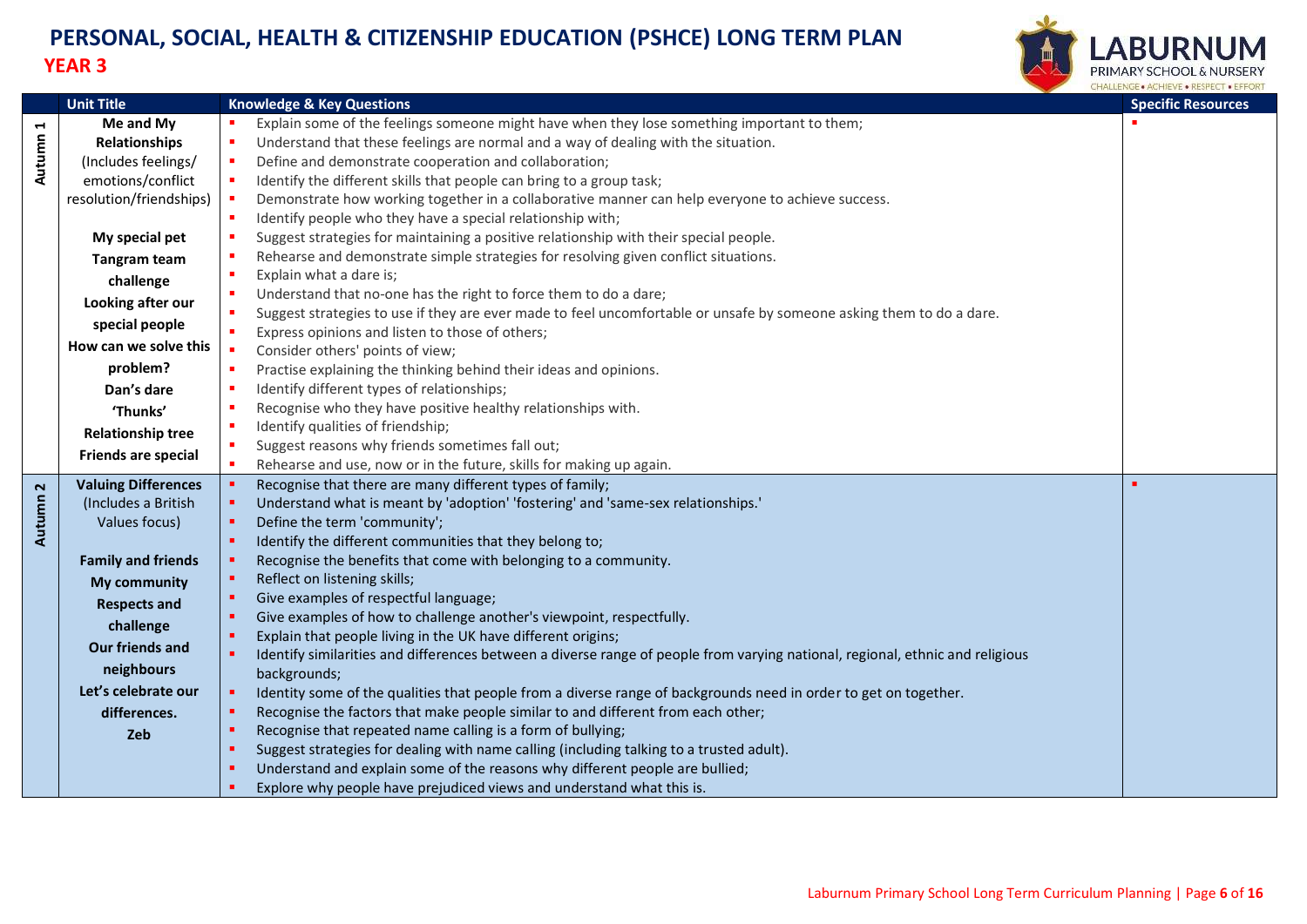<span id="page-6-1"></span><span id="page-6-0"></span>

|          |                            | PERSUNAL, SUCIAL, HEALTH & CHIZENSHIP EDUCATION (PSHCE) LUNG TERMI PLAN                                                                                     | <b>ARLIDNI IM</b>         |
|----------|----------------------------|-------------------------------------------------------------------------------------------------------------------------------------------------------------|---------------------------|
|          | <b>Unit Title</b>          | <b>Knowledge &amp; Key Questions</b>                                                                                                                        | <b>Specific Resources</b> |
|          | <b>Keeping Myself Safe</b> | Identify situations which are safe or unsafe;                                                                                                               | <b>PANTS materials</b>    |
| Spring 1 | (Includes aspects of       | Identify people who can help if a situation is unsafe;                                                                                                      | (NSPCC)                   |
|          | safe internet use,         | Suggest strategies for keeping safe.                                                                                                                        |                           |
|          | drugs and                  | Define the words danger and risk and explain the difference between the two;                                                                                |                           |
|          | Relationships              | Demonstrate strategies for dealing with a risky situation.                                                                                                  |                           |
|          | Education)                 | Identify risk factors in given situations;                                                                                                                  |                           |
|          |                            | Suggest ways of reducing or managing those risks.                                                                                                           |                           |
|          | Safe or unsafe?            | Evaluate the validity of statements relating to online safety;                                                                                              |                           |
|          | Danger or risk?            | Recognise potential risks associated with browsing online; Give examples of strategies for safe browsing online.                                            |                           |
|          | The risk robot             | Explain why we have rules; Suggest appropriate rules for a range of settings; Consider the possible consequences of breaking the rules.                     |                           |
|          | Super searcher             | Know that our body can often give us a sign when something doesn't feel right; to trust these signs and talk to a trusted adult if this                     |                           |
|          | As a rule                  | happens;                                                                                                                                                    |                           |
|          | None of your business      | Recognise and describe appropriate behaviour online as well as offline;                                                                                     |                           |
|          | Raisin change (1)          | Identify what constitutes personal information and when it is not appropriate or safe to share this;                                                        |                           |
|          |                            | Understand and explain how to get help in a situation where requests for images or information of themselves or others occurs.<br>Children will be able to: |                           |
|          | Help or harm?              | Demonstrate strategies for assessing risks;                                                                                                                 |                           |
|          | <b>Alcohol and</b>         | Understand and explain decision-making skills;                                                                                                              |                           |
|          | cigarettes: the facts.     | Understand where to get help from when making decisions.                                                                                                    |                           |
|          |                            | Understand that medicines are drugs and suggest ways that they can be helpful or harmful.                                                                   |                           |
|          |                            | Identify some key risks from and effects of cigarettes and alcohol;                                                                                         |                           |
|          |                            | Know that most people choose not to smoke cigarettes; (Social Norms message)                                                                                |                           |
|          |                            | Define the word 'drug' and understand that nicotine and alcohol are both drugs.                                                                             |                           |
| 2        | <b>Rights and</b>          | Children will be able to:                                                                                                                                   |                           |
|          | <b>Responsibilities</b>    | Define what a volunteer is;                                                                                                                                 |                           |
| Spring   | (Includes money and        | Identify people who are volunteers in the school community;                                                                                                 |                           |
|          | living in the wider        | Recognise some of the reasons why people volunteer.                                                                                                         |                           |
|          | world/environment.)        | Identify key people who are responsible for them to stay safe and healthy;                                                                                  |                           |
|          |                            | Suggest ways they can help these people.                                                                                                                    |                           |
|          | Our helpful                | Understand the difference between 'fact' and 'opinion';                                                                                                     |                           |
|          | volunteers                 | Understand how an event can be perceived from different viewpoints;                                                                                         |                           |
|          | Helping each other to      | Plan, draft and publish a recount using the appropriate language.                                                                                           |                           |
|          | stay safe                  | Children will be able to:                                                                                                                                   |                           |
|          | <b>Recount task</b>        | Define what is meant by the environment;                                                                                                                    |                           |
|          |                            | Evaluate and explain different methods of looking after the school environment;                                                                             |                           |
|          | Harold's environment       | Devise methods of promoting their priority method.                                                                                                          |                           |
|          | project                    | Children will be able to:                                                                                                                                   |                           |
|          | Can Harold afford it?      | Understand the terms 'income', 'saving' and 'spending';                                                                                                     |                           |
|          | <b>Earning money</b>       | Recognise that there are times we can buy items we want and times when we need to save for items;                                                           |                           |
|          |                            | Suggest items and services around the home that need to be paid for (e.g. food, furniture, electricity etc.)                                                |                           |
|          |                            | Explain that people earn their income through their jobs;                                                                                                   |                           |
|          |                            | Understand that the amount people get paid is due to a range of factors (skill, experience, training, responsibility etc.)                                  |                           |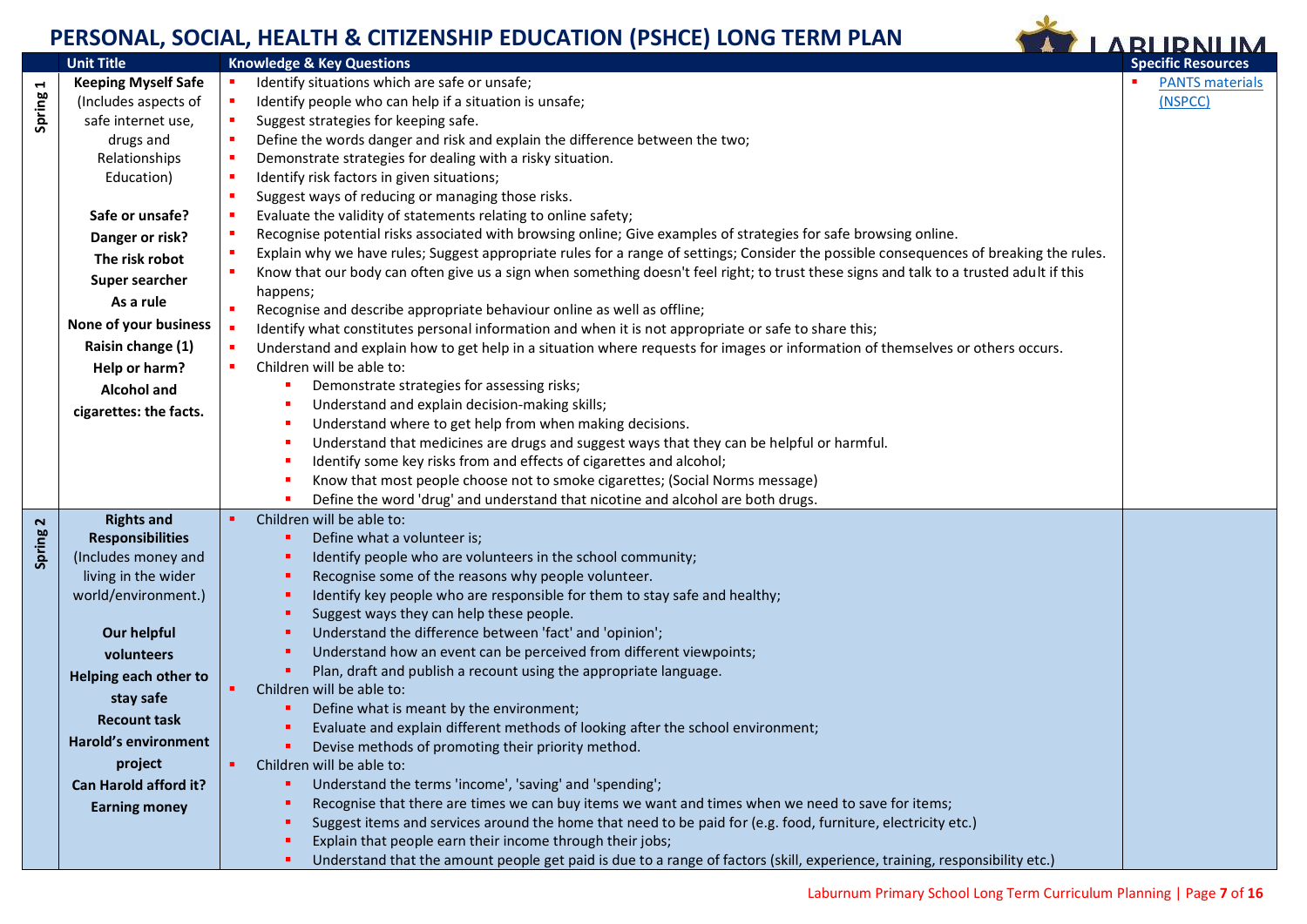

<span id="page-7-1"></span><span id="page-7-0"></span>

|                       | <b>Unit Title</b>      | <b>Knowledge &amp; Key Questions</b>                                                                                                                             | <b>Specific Resources</b> |
|-----------------------|------------------------|------------------------------------------------------------------------------------------------------------------------------------------------------------------|---------------------------|
| $\blacktriangleright$ | <b>Being my Best</b>   | Explain how each of the food groups on the Eatwell Guide (formerly Eatwell Plate) benefits the body;<br><b>CO</b>                                                |                           |
|                       | (Includes Keeping      | Explain what is meant by the term 'balanced diet';<br>٠                                                                                                          |                           |
| Summer                | healthy/Growth         | Give examples what foods might make up a healthy balanced meal.<br>$\blacksquare$                                                                                |                           |
|                       | Mindset/Goal           | Explain how some infectious illnesses are spread from one person to another;<br>×                                                                                |                           |
|                       | setting/achievements)  | Explain how simple hygiene routines can help to reduce the risk of the spread of infectious illnesses;                                                           |                           |
|                       |                        | Suggest medical and non-medical ways of treating an illness.<br>٠                                                                                                |                           |
|                       | Derek cooks dinner!    | Look at arguments for and against a particular issue to do with health.<br>×                                                                                     |                           |
|                       | <b>Poorly Harold</b>   | Identify their achievements and areas of development;<br>×.                                                                                                      |                           |
|                       | For or against         | Recognise that people may say kind things to help us feel good about ourselves;<br>л                                                                             |                           |
|                       | I am fantastic         | $\blacksquare$<br>Explain why some groups of people are not represented as much on television/in the media.                                                      |                           |
|                       | Getting on with your   | $\bullet$<br>Demonstrate how working together in a collaborative manner can help everyone to achieve success;                                                    |                           |
|                       |                        | $\blacksquare$<br>Understand and explain how the brain sends and receives messages through the nerves.                                                           |                           |
|                       | nerves                 | ×<br>Name major internal body parts (heart, blood, lungs, stomach, small and large intestines, liver, brain);                                                    |                           |
|                       | Body team work         | Describe how food, water and air get into the body and blood.<br>ж                                                                                               |                           |
|                       | Top talents            | Explain some of the different talents and skills that people have and how skills are developed;<br>$\blacksquare$                                                |                           |
|                       |                        | л<br>Recognise their own skills and those of other children in the class.                                                                                        |                           |
| $\mathbf{\mathsf{N}}$ | <b>Growing and</b>     | ٠<br>Understand what is meant by the term body space (or personal space);                                                                                        |                           |
|                       | <b>Changing</b>        | Identify when it is appropriate or inappropriate to allow someone into their body space;<br>$\blacksquare$                                                       |                           |
| Summer                | (Includes aspects of   | Rehearse strategies for when someone is inappropriately in their body space.<br>л                                                                                |                           |
|                       | Relationships          | Define the terms 'secret' and 'surprise' and know the difference between a safe and an unsafe secret;<br>л<br>л                                                  |                           |
|                       | Education)             | Recognise how different surprises and secrets might make them feel;<br>Know who they could ask for help if a secret made them feel uncomfortable or unsafe.<br>٠ |                           |
|                       |                        | Explain whose responsibility it is to look after the local environment;<br>л                                                                                     |                           |
|                       | <b>Body space</b>      | ٠<br>Plan and carry out an event which will benefit the local environment.                                                                                       |                           |
|                       | Secret or surprise?    |                                                                                                                                                                  |                           |
|                       | Let's have a tidy up   |                                                                                                                                                                  |                           |
|                       | (This could be a cross |                                                                                                                                                                  |                           |
|                       | curricular project for |                                                                                                                                                                  |                           |
|                       | the end of the year)   |                                                                                                                                                                  |                           |
|                       |                        |                                                                                                                                                                  |                           |
|                       |                        |                                                                                                                                                                  |                           |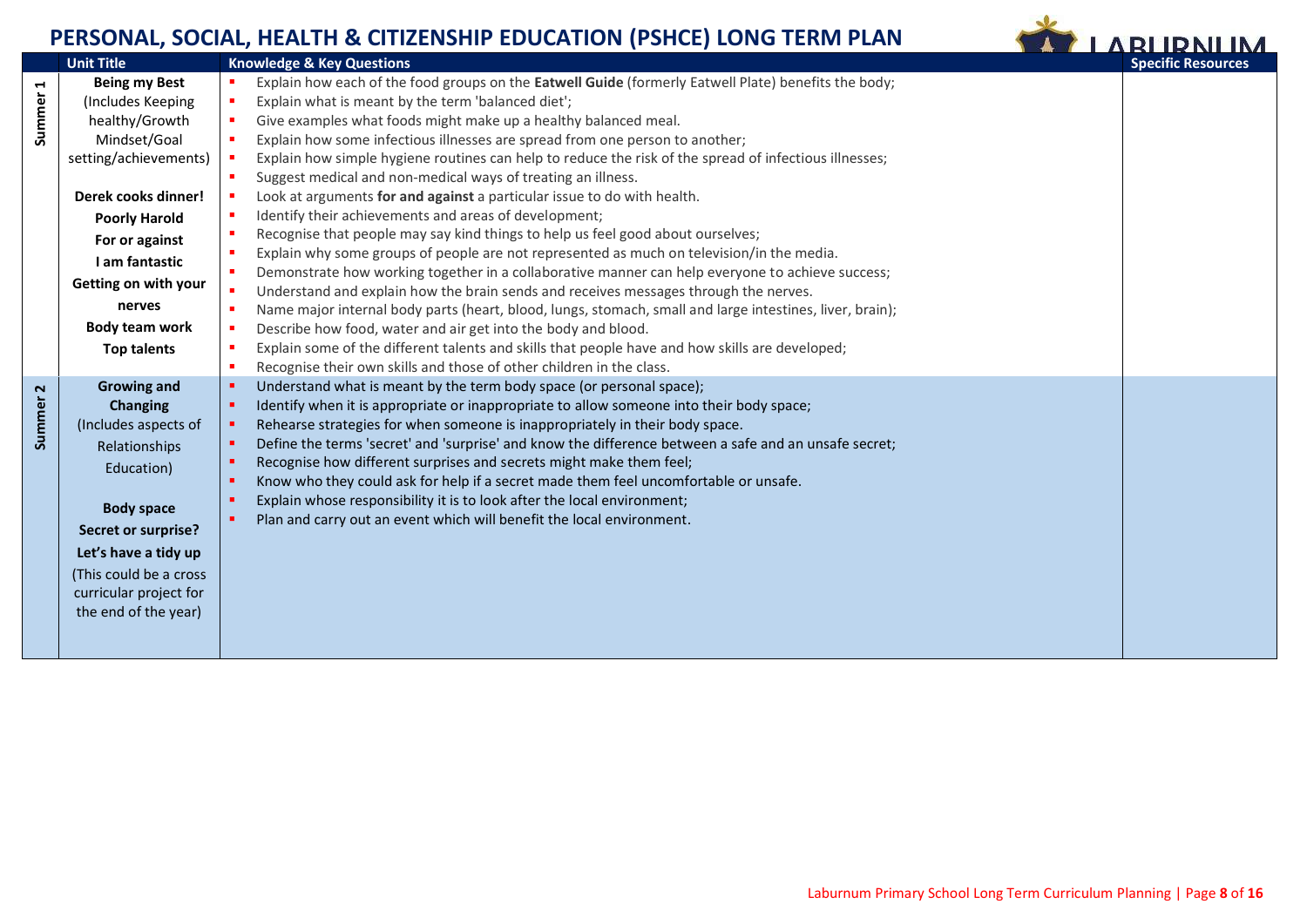

<span id="page-8-1"></span><span id="page-8-0"></span>

| <b>Unit Title</b>                                                                                                                                                                                                                                                                                     | <b>Knowledge &amp; Key Questions</b>                                                                                                                                                                                                                                                                                                                                                                                                                                                                                                                                                                                                                                                                                                                                                                                                                                                                                                                                                                                                                                                                                                                                                                                                                                                                                                                                                                                                                                                                                                                                                                                                                                                                                                                                                                                                                                                                                                                                                 | <b>Specific Resources</b>                                                                                                                                                                                                                                                                                                                                                 |
|-------------------------------------------------------------------------------------------------------------------------------------------------------------------------------------------------------------------------------------------------------------------------------------------------------|--------------------------------------------------------------------------------------------------------------------------------------------------------------------------------------------------------------------------------------------------------------------------------------------------------------------------------------------------------------------------------------------------------------------------------------------------------------------------------------------------------------------------------------------------------------------------------------------------------------------------------------------------------------------------------------------------------------------------------------------------------------------------------------------------------------------------------------------------------------------------------------------------------------------------------------------------------------------------------------------------------------------------------------------------------------------------------------------------------------------------------------------------------------------------------------------------------------------------------------------------------------------------------------------------------------------------------------------------------------------------------------------------------------------------------------------------------------------------------------------------------------------------------------------------------------------------------------------------------------------------------------------------------------------------------------------------------------------------------------------------------------------------------------------------------------------------------------------------------------------------------------------------------------------------------------------------------------------------------------|---------------------------------------------------------------------------------------------------------------------------------------------------------------------------------------------------------------------------------------------------------------------------------------------------------------------------------------------------------------------------|
| Me and My<br>Autumn 1<br><b>Relationships</b><br>(Includes feelings/<br>emotions/conflict<br>resolution/friendships)<br>An email from Harold<br>OK or not OK (part 1)<br>OK or not OK (part 2)<br><b>Human Machines</b><br><b>Different feelings</b><br>When feelings change<br><b>Under pressure</b> | Explain what we mean by a 'positive, healthy relationship'. Describe some of the qualities that they admire in others.<br>Recognise that there are times when they might need to say 'no' to a friend;<br>٠<br>Describe appropriate assertive strategies for saying 'no' to a friend.<br>Demonstrate strategies for working on a collaborative task;<br>Define successful qualities of teamwork and collaboration.<br>Identify a wide range of feelings;<br>Recognise that different people can have different feelings in the same situation;<br>Explain how feelings can be linked to physical state<br>Demonstrate a range of feelings through their facial expressions and body language;<br>Recognise that their feelings might change towards someone or something once they have further information.<br>Give examples of strategies, to respond to being bullied, including what people can do and say;<br>٠<br>Understand and give examples of who or where pressure to behave in an unhealthy, unacceptable or risky way might<br>come from                                                                                                                                                                                                                                                                                                                                                                                                                                                                                                                                                                                                                                                                                                                                                                                                                                                                                                                                | Linked to values:<br>Respect<br>Co-operation<br>and<br>collaboration<br>Caring                                                                                                                                                                                                                                                                                            |
| <b>Valuing Differences</b><br>Autumn <sub>2</sub><br>(Includes a British<br>Values focus)<br><b>Islands</b><br><b>Friend or acquaintance</b><br>What would I do?<br>The people we shared<br>our world with<br>That is such a<br>stereotype<br>Can you sort it?                                        | Understand that they have the right to protect their personal body space;<br>Recognise how others' non-verbal signals indicate how they feel when people are close to their body space;<br>Recognise that they have different types of relationships with people they know (e.g. close family, wider family, friends,<br>acquaintances);<br>Give examples of features of these different types of relationships, including how they influence what is shared.<br>Suggest people they can talk to if they feel uncomfortable with other people's actions towards them<br>Recognise potential consequences of aggressive behaviour; Suggest strategies for dealing with someone who is behaving<br>aggressively<br>List some of the ways in which people are different to each other (including ethnicity, gender, religious beliefs, customs<br>٠<br>and festivals);<br>Define the word respect and demonstrate ways of showing respect to others' differences.<br>Understand and identify stereotypes, including those promoted in the media.<br>Define the terms 'negotiation' and 'compromise'; Understand the need to manage conflict or differences and suggest<br>ways of doing this, through negotiation and compromise<br>Define what is meant by the word 'dare'; Identify from given scenarios which are dares and which are not; Suggest<br>strategies for managing dares.<br>Understand that medicines are drugs; Explain safety issues for medicine use; Suggest alternatives to taking a medicine<br>when unwell;<br>Suggest strategies for limiting the spread of infectious diseases (e.g. hand-washing routines).<br>Describe stages of identifying and managing risk; Suggest people they can ask for help in managing risk; Suggest people<br>they can ask for help in managing risk.<br>Understand that we can be influenced both positively and negatively;<br>Give examples of some of the consequences of behaving in an unacceptable, unhealthy or risky way. | Includes a British<br>Values focus:<br>Tolerance<br>Friendship<br>Respect<br><b>PANTS materials</b><br>(NSPCC)<br>That is such a<br>stereotype lesson<br>Selection of newspapers<br>(e.g. free papers such as<br>the Metro) - children<br>could be asked to bring<br>these in from home.<br>Sheets of blank A4 paper,<br>scissors and glue for the<br>Headlines activity. |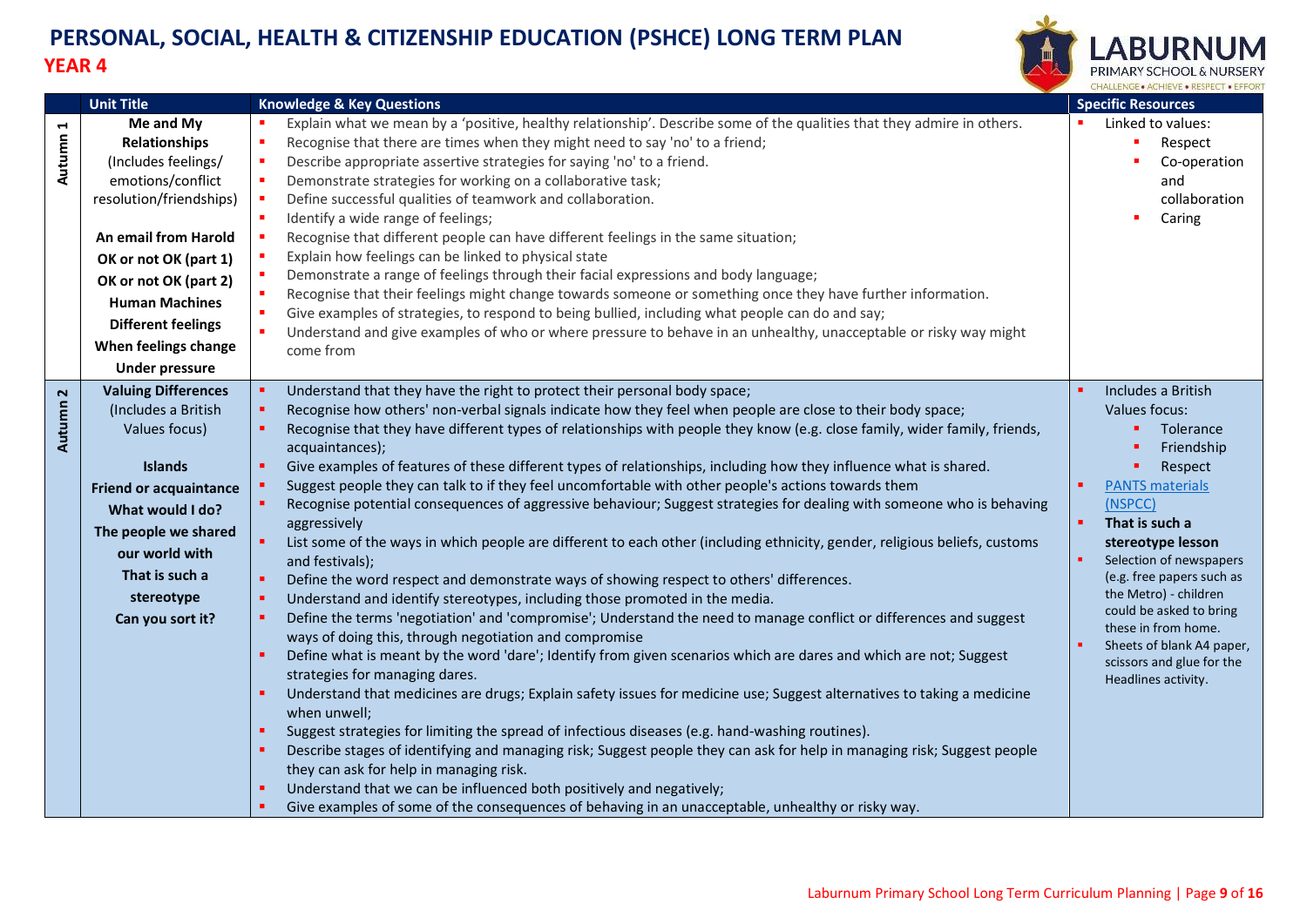<span id="page-9-1"></span><span id="page-9-0"></span>

|             |                                                                                                                                                                                                                                                                                                                                                                              | EKSUNAL, SUCIAL, HEALTH & CHIZENSHIP EDUCATION (PSHCE) LUNG TEKIN PLAN                                                                                                                                                                                                                                                                                                                                                                                                                                                                                                                                                                                                                                                                                                                                                                                                                                                                                                                                                                                                                                                                                                                                                                                                                                                                                                                                                                                                                                                                                                                                                                                                                                                                 | <b>LARLIDNILIM</b>                                                                                                                                                                                                                                                                    |                                                                              |
|-------------|------------------------------------------------------------------------------------------------------------------------------------------------------------------------------------------------------------------------------------------------------------------------------------------------------------------------------------------------------------------------------|----------------------------------------------------------------------------------------------------------------------------------------------------------------------------------------------------------------------------------------------------------------------------------------------------------------------------------------------------------------------------------------------------------------------------------------------------------------------------------------------------------------------------------------------------------------------------------------------------------------------------------------------------------------------------------------------------------------------------------------------------------------------------------------------------------------------------------------------------------------------------------------------------------------------------------------------------------------------------------------------------------------------------------------------------------------------------------------------------------------------------------------------------------------------------------------------------------------------------------------------------------------------------------------------------------------------------------------------------------------------------------------------------------------------------------------------------------------------------------------------------------------------------------------------------------------------------------------------------------------------------------------------------------------------------------------------------------------------------------------|---------------------------------------------------------------------------------------------------------------------------------------------------------------------------------------------------------------------------------------------------------------------------------------|------------------------------------------------------------------------------|
| Spring 1    | <b>Unit Title</b><br><b>Keeping Myself Safe</b><br>(Includes aspects of<br>safe internet use, drugs<br>and Relationships<br>Education)<br>Danger, risk or hazard<br><b>Picture wise</b><br>Secret or surprise?<br>How dare you?<br><b>Medicines: check the</b><br>label<br><b>Tell Ed6</b><br><b>Keeping ourselves safe</b><br><b>Crack the code</b><br>Raisin challenge (2) | <b>Knowledge &amp; Key Questions</b><br>Define the terms 'danger', 'risk' and 'hazard' and explain the difference between them;<br>п<br>Identify situations which are either dangerous, risky or hazardous; Suggest simple strategies for managing risk;<br>٠<br>Identify images that are safe/unsafe to share online; Know and explain strategies for safe online sharing; Understand and<br>х<br>explain the implications of sharing images online without consent.<br>Define the terms 'secret' and 'surprise' and know the difference between a safe and an unsafe secret; Recognise how<br>п<br>different surprises and secrets might make them feel;<br>Know who they could ask for help if a secret made them feel uncomfortable or unsafe<br>л<br>Describe stages of identifying and managing risk; Suggest people they can ask for help in managing risk;<br>×<br>Understand that we can be influenced both positively and negatively;<br>$\blacksquare$<br>٠<br>Give examples of some of the consequences of behaving in an unacceptable, unhealthy or risky way.                                                                                                                                                                                                                                                                                                                                                                                                                                                                                                                                                                                                                                                            | <b>Specific Resources</b><br>Strategies for keeping<br>physically and<br>emotionally safe<br>including road safety<br>(including cycle safety -<br>the Bikeability<br>programme) and safety<br>in the environment<br>(including rail, water<br>and fire safety).<br>Linked to values: | Friendship<br>Respect                                                        |
| 2<br>Spring | <b>Rights and</b><br><b>Responsibilities</b><br>(Includes money and<br>living in the wider<br>world/environment.)<br><b>SCARF hotel</b><br>Harold's seven R's<br>My school community<br>What makes me, me?<br><b>Ed6 Learns to be</b><br>human                                                                                                                               | Explain how different people in the school and local community help them stay healthy and safe;<br>$\blacksquare$<br>Define what is meant by 'being responsible'; Describe the various responsibilities of those who help them stay healthy and<br>ш<br>safe; Suggest ways they can help the people who keep them healthy and safe.<br>Understand the reason we have rules;<br>٠<br>Suggest and engage with ways that they can contribute to the decision making process in school (e.g. through pupil<br>٠<br>voice/school council);<br>Recognise that everyone can make a difference within a democratic process<br>٠<br>Define the word influence; Recognise that reports in the media can influence the way they think about an topic;<br>л<br>Form their own opinions based on factual information.<br>ш<br>$\blacksquare$<br>Explain the role of the bystander and how it can influence bullying or other anti-social behaviour;<br>$\blacksquare$<br>Recognise that they can play a role in influencing outcomes of situations by their actions<br>٠<br>Understand some of the ways that various national and international environmental organisations work to help take care<br>of the environment; Understand and explain the value of this work.<br>Define the terms 'income' and 'expenditure'; List some of the items and services of expenditure in the school and in the<br>٠<br>home; Prioritise items of expenditure in the home from most essential to least essential;<br>Explain what is meant by the terms 'income tax', 'National Insurance' and 'VAT';<br>٠<br>Understand how a payslip is laid out showing both pay and deductions;<br>п<br>Prioritise public services from most essential to least essential. | Linked to values:<br>Caring                                                                                                                                                                                                                                                           | <b>British Values-</b><br>Democracy<br>Respect<br>Kindness<br>Responsibility |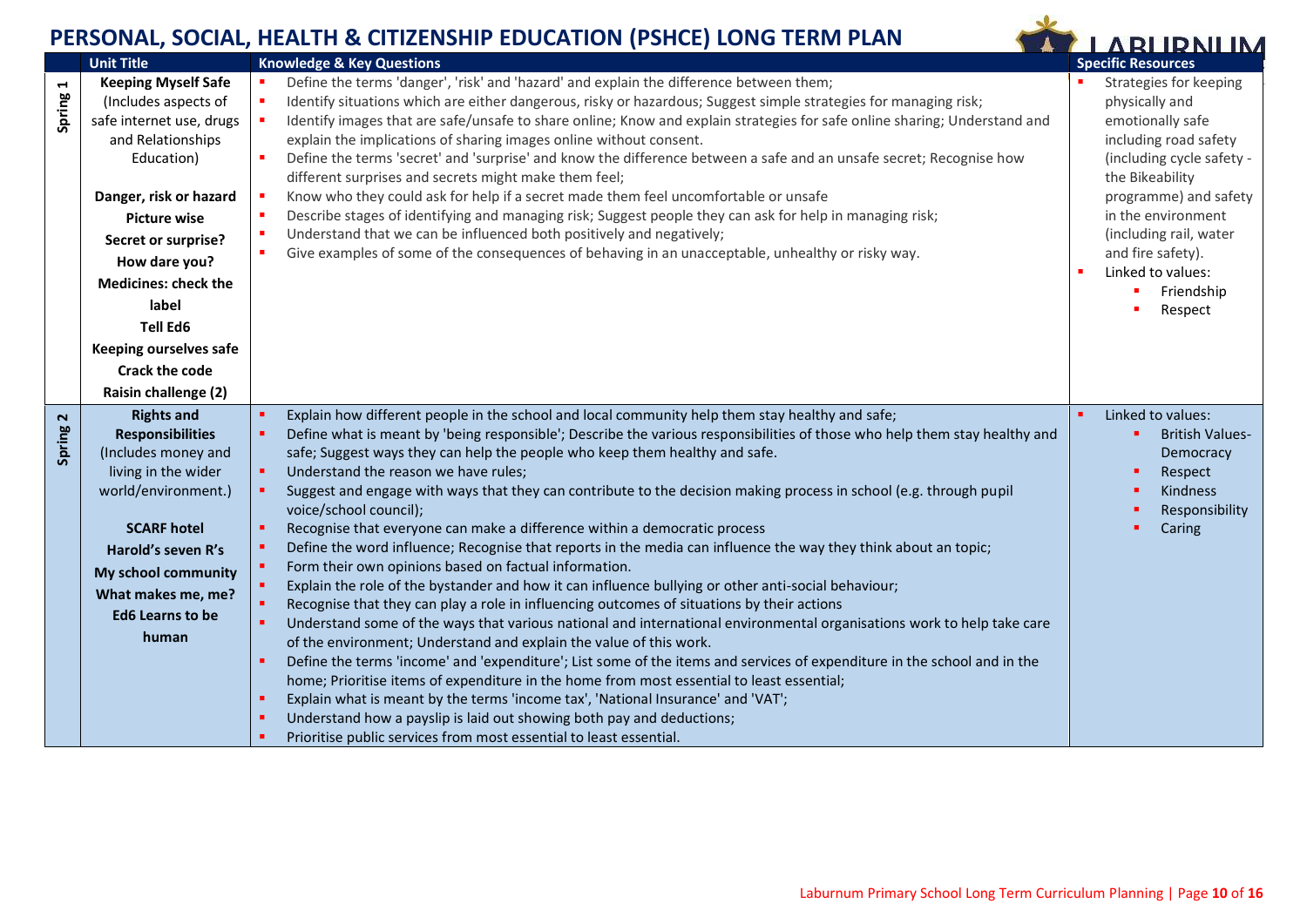<span id="page-10-0"></span>**Summer 1**

<span id="page-10-1"></span>**Summer 2**

**Being my Best** (Includes keeping healthy/Growth Mindset/goal settling/achievement)

**Who helps us stay healthy and safe How do we make a difference? In the news! Safety in numbers Logo quiz Harold's expenses Why pay taxes?**

**Growing and Changing** (Includes aspects of Relationships Education)

> **Moving house All change! Period Positive**



**My feelings are all over the place Together** Suggest reasons why young people sometimes fall out with their parents; Take part in a role play practicing how to compromise. Recognise that marriage includes same sex and opposite sex partners; Know the legal age for marriage in England or Scotland; Discuss the reasons why a person would want to be married, or live together, or have a civil ceremony. Describe 'good' and 'not so good' feelings and how feelings can affect our physical state; Explain how different words can express the intensity of feelings. Define what a volunteer is; Use the Five Ways to Wellbeing theory to suggest some of the reasons why people volunteer.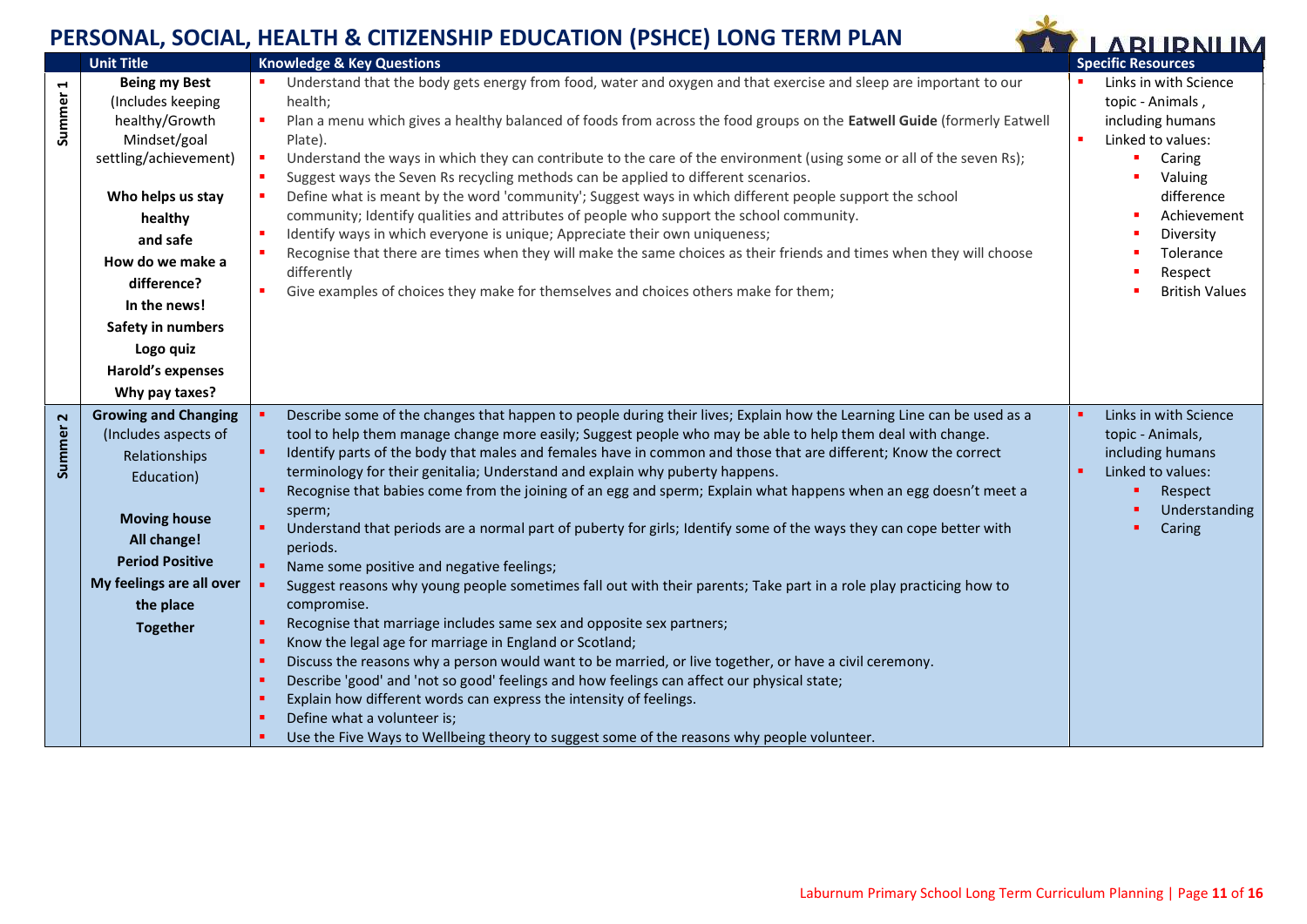

<span id="page-11-2"></span><span id="page-11-1"></span><span id="page-11-0"></span>

|          | <b>Unit Title</b>               | <b>Knowledge &amp; Key Questions</b>                                                                                                                                                                                                | <b>Specific Resources</b> |
|----------|---------------------------------|-------------------------------------------------------------------------------------------------------------------------------------------------------------------------------------------------------------------------------------|---------------------------|
|          | <b>Me and My Relationships</b>  | Explain what collaboration means; Give examples of how they have worked collaboratively; Describe the attributes needed                                                                                                             |                           |
| Autumn 1 | (Includes feelings/             | to work collaboratively; Explain what is meant by the terms negotiation and compromise;                                                                                                                                             |                           |
|          | emotions/conflict               | Describe strategies for resolving difficult issues or situations.<br>×.                                                                                                                                                             |                           |
|          | resolution/friendships)         | Demonstrate how to respond to a wide range of feelings in others;                                                                                                                                                                   |                           |
|          |                                 | Give examples of some key qualities of friendship; Reflect on their own friendship qualities.<br>$\blacksquare$                                                                                                                     |                           |
|          | <b>Collaboration challenge</b>  | Identify what things make a relationship unhealthy;                                                                                                                                                                                 |                           |
|          | <b>Give and take</b>            | Identify who they could talk to if they needed help.                                                                                                                                                                                |                           |
|          | How good a friend are you?      | Identify characteristics of passive, aggressive and assertive behaviours; Understand and rehearse assertiveness skills.                                                                                                             |                           |
|          | Relationship cake recipe        | Recognise basic emotional needs, understand that they change according to circumstance;                                                                                                                                             |                           |
|          | <b>Being assertive</b>          | Identify risk factors in a given situation (involving smoking or other scenarios) and consider outcomes of risk taking in this                                                                                                      |                           |
|          | <b>Our emotional needs</b>      | situation, including emotional risks.                                                                                                                                                                                               |                           |
|          |                                 | Understand that online communication can be misinterpreted;                                                                                                                                                                         |                           |
|          | Communication                   | Accept that responsible and respectful behaviour is necessary when interacting with others online as well as face-to-face.                                                                                                          |                           |
|          | <b>Valuing Differences</b>      | $\blacksquare$<br>Define some key qualities of friendship; Describe ways of making a friendship last; Explain why friendships sometimes end.                                                                                        |                           |
| Autumn 2 | (Includes a British Values      | $\blacksquare$<br>Rehearse active listening skills:                                                                                                                                                                                 |                           |
|          | focus)                          | Demonstrate respectfulness in responding to others;                                                                                                                                                                                 |                           |
|          |                                 | Identify and describe the different groups that make up their school/wider community/other parts of the UK;                                                                                                                         |                           |
|          | <b>Qualities of friendships</b> | Describe the benefits of living in a diverse society;                                                                                                                                                                               |                           |
|          | <b>Kind conversations</b>       | Explain the importance of mutual respect for different faiths and beliefs and how we demonstrate this.<br>Understand that the information we see online, either text or images, is not always true or accurate; Recognise that some |                           |
|          | The land of the Red people      | people post things online about themselves that aren't true, sometimes this is so that people will like them;                                                                                                                       |                           |
|          | Is it true?                     | Understand and explain the difference between sex, gender identity, gender expression and sexual orientation.<br>$\blacksquare$                                                                                                     |                           |
|          | It could happen to anyone.      | Identify the consequences of positive and negative behaviour on themselves and others;                                                                                                                                              |                           |
|          |                                 | Give examples of how individual/group actions can impact on others in a positive or negative way.                                                                                                                                   |                           |
|          | <b>Keeping Myself Safe</b>      | Explain what a habit is, giving examples; Describe why and how a habit can be hard to change.                                                                                                                                       | <b>PANTS</b><br>×         |
| Spring 1 | (Includes aspects of safe       | Recognise that there are positive and negative risks; Explain how to weigh up risk factors when making a decision; Describe                                                                                                         | materials                 |
|          | internet use, drugs and         | some of the possible outcomes of taking a risk.                                                                                                                                                                                     | (NSPCC)                   |
|          | Relationships Education)        | Demonstrate strategies to deal with both face-to-face and online bullying; Demonstrate strategies and skills for supporting<br>$\blacksquare$                                                                                       |                           |
|          |                                 | others who are bullied; Recognise and describe the difference between online and face-to-face bullying.                                                                                                                             |                           |
|          | Thunking about habits           | Define what is meant by a dare; Explain why someone might give a dare; Suggest ways of standing up to someone who gives                                                                                                             |                           |
|          | Jay's dilemma                   | a dare.                                                                                                                                                                                                                             |                           |
|          | <b>Spot bullying</b>            | Recognise which situations are risky; Explore and share their views about decision making when faced with a risky situation;                                                                                                        |                           |
|          | Ella's diary dilemmas           | Suggest what someone should do when faced with a risky situation.                                                                                                                                                                   |                           |
|          | <b>Decision dilemmas</b>        | Reflect on what information they share offline and online; Recognise that people aren't always who they say they are online;                                                                                                        |                           |
|          |                                 | Know how to protect personal information online.                                                                                                                                                                                    |                           |
|          | <b>Would you?</b>               | ×<br>Understand some of the complexities of categorising drugs; Know that all medicines are drugs but not all drugs are                                                                                                             |                           |
|          | <b>Drugs: True or false?</b>    | medicines; Understand ways in which medicines can be helpful or harmful and used safely or unsafely.                                                                                                                                |                           |
|          | <b>Smoking: What is normal?</b> | Understand the actual norms around smoking and the reasons for common misperceptions of these.                                                                                                                                      |                           |
|          | Would you risk it?              | Identify risk factors in a given situation (involving smoking) and consider outcomes of risk taking in this situation, including<br>emotional risks;                                                                                |                           |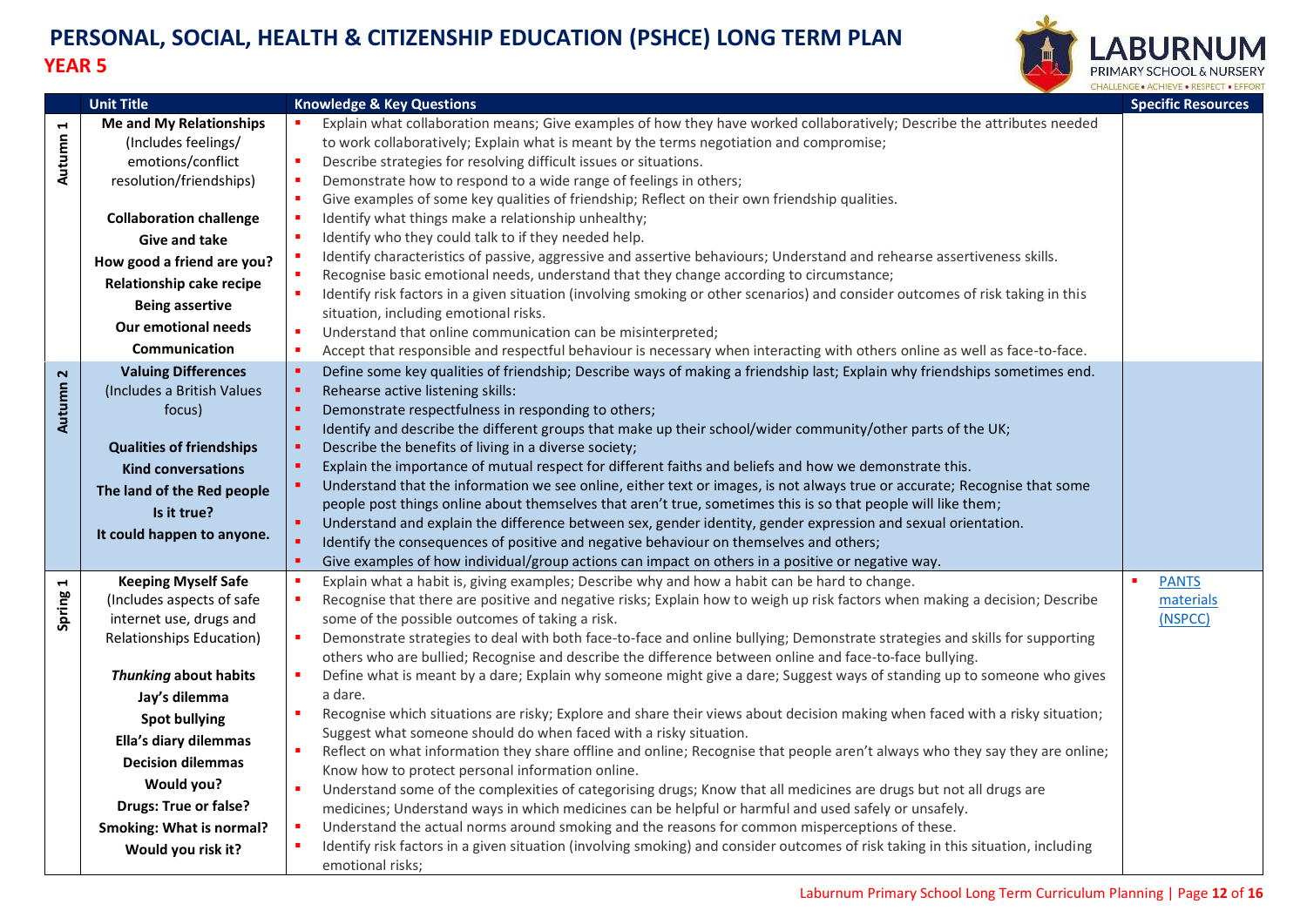

<span id="page-12-2"></span><span id="page-12-1"></span><span id="page-12-0"></span>

|                             | <b>Unit Title</b>                                                                                                                                                                                                                                                                                                                              | <b>Knowledge &amp; Key Questions</b>                                                                                                                                                                                                                                                                                                                                                                                                                                                                                                                                                                                                                                                                                                                                                                                                                                                                                                                                                                                                                                                                                                                                                                                                                                                                                                                             | <b>Specific Resources</b>                                             |
|-----------------------------|------------------------------------------------------------------------------------------------------------------------------------------------------------------------------------------------------------------------------------------------------------------------------------------------------------------------------------------------|------------------------------------------------------------------------------------------------------------------------------------------------------------------------------------------------------------------------------------------------------------------------------------------------------------------------------------------------------------------------------------------------------------------------------------------------------------------------------------------------------------------------------------------------------------------------------------------------------------------------------------------------------------------------------------------------------------------------------------------------------------------------------------------------------------------------------------------------------------------------------------------------------------------------------------------------------------------------------------------------------------------------------------------------------------------------------------------------------------------------------------------------------------------------------------------------------------------------------------------------------------------------------------------------------------------------------------------------------------------|-----------------------------------------------------------------------|
| Spring 2                    | <b>Rights and Responsibilities</b><br>(Includes money/living in the<br>wider world/environment.)<br>What's the story?<br>Fact or opinion.<br>Rights, responsibilities and<br>duties<br>Mo makes a difference<br><b>Spending wisely</b><br>Lend us a fiver<br><b>Local councils</b>                                                             | Identify, write and discuss issues currently in the media concerning health and wellbeing; Express their opinions on an issue<br>concerning health and wellbeing; Make recommendations on an issue concerning health and wellbeing.<br>Understand the difference between a fact and an opinion;<br>Understand what biased reporting is and the need to think critically about things we read.<br>Define the differences between responsibilities, rights and duties; Discuss what can make them difficult to follow;<br>Identify the impact on individuals and the wider community if responsibilities are not carried out;<br>Explain what we mean by the terms voluntary, community and pressure (action) group; Give examples of voluntary groups,<br>the kind of work they do and its value.<br>State the costs involved in producing and selling an item; Suggest questions a consumer should ask before buying a product.<br>Define the terms loan, credit, debt and interest;<br>Suggest advice for a range of situations involving personal finance.<br>Explain some of the areas that local councils have responsibility for; Understand that local councillors are elected to<br>represent their local community.                                                                                                                                      |                                                                       |
| ⊣<br>Summer                 | <b>Being my Best</b><br>(Includes keeping healthy/<br>Growth Mindset/goal<br>settling/achievement)<br><b>Getting fit</b><br><b>Different skills</b><br>My school community (2)<br>Independence and<br>responsibility<br><b>Star qualities</b>                                                                                                  | Know two harmful effects each of smoking/drinking alcohol.<br>Explain the importance of food, water and oxygen, sleep and exercise for the human body and its health.<br>Understand the actual norms around smoking and the reasons for common misperceptions of these.<br>Identify their own strengths and talents; Identify areas that need improvement and describe strategies for achieving those<br>improvements.<br>State what is meant by community; Explain what being part of a school community means to them; Suggest ways of<br>improving the school community.<br>Identify people who are responsible for helping them stay healthy and safe; Identify ways that they can help these people.<br>Describe 'star' qualities of celebrities as portrayed by the media; Recognise that the way people are portrayed in the media<br>isn't always an accurate reflection of them in real life; Describe 'star' qualities that 'ordinary' people have.                                                                                                                                                                                                                                                                                                                                                                                                    | • Links in with<br>Science topic -<br>Animals,<br>including<br>humans |
| $\mathbf{\Omega}$<br>Summer | <b>Growing and Changing</b><br>(Includes aspects of<br><b>Relationships Education)</b><br>How are they feeling?<br>Growing up and changing<br>bodies<br><b>Dear Hetty</b><br><b>Changing bodies and feelings</b><br>Taking notice of our feelings<br>Help! I'm a teenager -get me<br>out of here!<br><b>Stop start stereotypes</b><br>Dear Ash | Use a range of words and phrases to describe the intensity of different feelings;<br>Distinguish between good and not so good feelings, using appropriate vocabulary to describe these;<br>Explain strategies they can use to build resilience;<br>Identify some products that they may need during puberty and why; Discuss some of the myths associated with puberty;<br>Know what menstruation is and why it happens.<br>Explain how someone might feel when they are separated from someone or something they like;<br>Suggest ways to help someone who is separated from someone or something they like.<br>Know the correct words for the external sexual organs;<br>Identify people who can be trusted;<br>Describe strategies for dealing with situations in which they would feel uncomfortable.<br>Recognise how our body feels when we're relaxed;<br>List some of the ways our body feels when it is nervous or sad;<br>Describe and/or demonstrate how to be resilient in order to find someone who will listen to you;<br>Recognise that some people can get bullied because of the way they express their gender; Give examples of how bullying<br>behaviours can be stopped.<br>Explain the difference between a safe and an unsafe secret; Identify situations where someone might need to break a<br>confidence in order to keep someone safe. | • Links in with<br>Science topic -<br>Animals,<br>including<br>humans |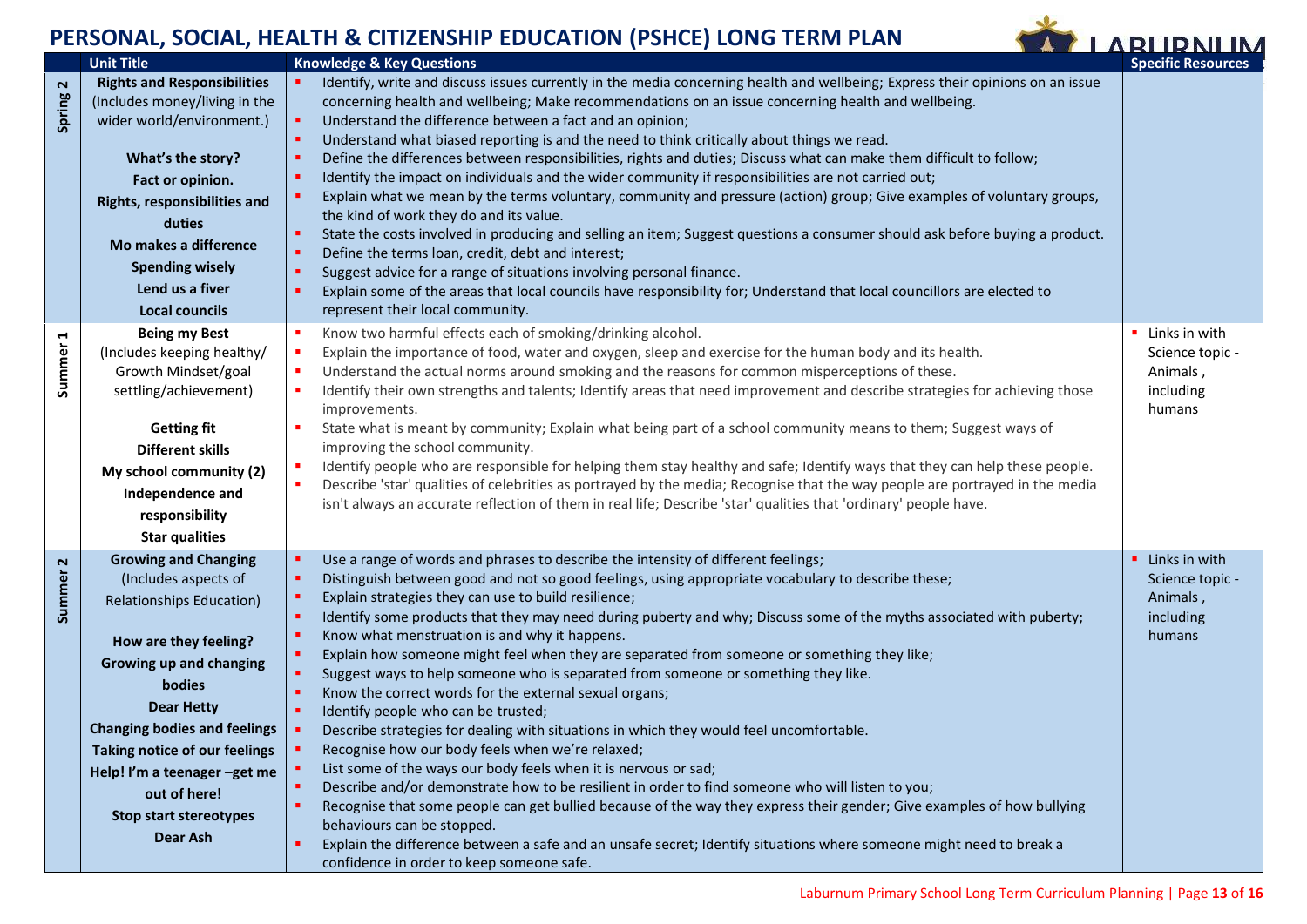

<span id="page-13-1"></span><span id="page-13-0"></span>

|                                 | <b>Unit Title</b>                                                                                                                                                                                                                                                                                  | <b>Knowledge &amp; Key Questions</b>                                                                                                                                                                                                                                                                                                                                                                                                                                                                                                                                                                                                                                                                                                                                                                                                                                                                                                                                                                                                                                                                                                                                                                                                                                                                                                                                                                                                    | <b>Specific Resources</b> |
|---------------------------------|----------------------------------------------------------------------------------------------------------------------------------------------------------------------------------------------------------------------------------------------------------------------------------------------------|-----------------------------------------------------------------------------------------------------------------------------------------------------------------------------------------------------------------------------------------------------------------------------------------------------------------------------------------------------------------------------------------------------------------------------------------------------------------------------------------------------------------------------------------------------------------------------------------------------------------------------------------------------------------------------------------------------------------------------------------------------------------------------------------------------------------------------------------------------------------------------------------------------------------------------------------------------------------------------------------------------------------------------------------------------------------------------------------------------------------------------------------------------------------------------------------------------------------------------------------------------------------------------------------------------------------------------------------------------------------------------------------------------------------------------------------|---------------------------|
| $\blacktriangleright$<br>Autumn | <b>Me and My Relationships</b><br>(Includes feelings/<br>emotions/conflict<br>resolution/friendships)                                                                                                                                                                                              | Recognise some of the challenges that arise from friendships; Suggest strategies for dealing with such challenges<br>demonstrating the need for respect and an assertive approach;<br>Demonstrate a collaborative approach to a task; Describe and implement the skills needed to do this.<br>×<br>Explain what is meant by the terms 'negotiation' and 'compromise'; Suggest and demonstrate positive strategies for<br>$\blacksquare$<br>negotiating and compromising within a collaborative task;                                                                                                                                                                                                                                                                                                                                                                                                                                                                                                                                                                                                                                                                                                                                                                                                                                                                                                                                    |                           |
|                                 | Solve the friendship problem<br><b>Working together</b><br>Let's negotiate<br>Dan's day<br>Don't force me<br><b>Act appropriately</b><br>Behave yourself (1&2)<br>Behave yourself 2- now known<br>as assertiveness skill<br>It's a puzzle                                                          | Describe the consequences of reacting to others in a positive or negative way; Suggest ways that people can respond<br>٠<br>more positively to others.<br>Describe ways in which people show their commitment to each other;<br>$\blacksquare$<br>Know the ages at which a person can marry, depending on whether their parents agree; Understand that everyone has<br>×<br>the right to be free to choose who and whether to marry.<br>Recognise that some types of physical contact can produce strong negative feelings; Know that some inappropriate touch<br>is also illegal.<br>Recognise and empathise with patterns of behaviour in peer-group dynamics;<br>×<br>Recognise basic emotional needs and understand that they change according to circumstance;<br>$\blacksquare$<br>Suggest strategies for dealing assertively with a situation where someone under pressure may do something they feel<br><b>CO</b><br>uncomfortable about; List some assertive behaviours; Recognise peer influence and pressure; Demonstrate using some<br>assertive behaviours, through role-play, to resist peer influence and pressure.<br>Identify strategies for keeping personal information safe online; Describe safe and respectful behaviours when using<br>communication technology.                                                                                                                                                 |                           |
| Autumn <sub>2</sub>             | <b>Valuing Differences</b><br>(Includes a British Values focus)<br>Ok to be different<br><b>Advertising friendships!</b><br><b>Respecting differences</b><br><b>Tolerance and respect for others</b><br>Boys will be boys?-challenging<br>gender stereotypes<br>We have more in common than<br>not | Recognise that bullying and discriminatory behaviour can result from disrespect of people's differences;<br>٠<br>Suggest strategies for dealing with bullying, as a bystander;<br>л<br>Describe positive attributes of their peers.<br>$\blacksquare$<br>Explain the difference between a friend and an acquaintance; Describe qualities of a strong, positive friendship;<br>л<br>Describe the benefits of other types of relationship (e.g. neighbour, parent/carer, relative).<br>×<br>٠<br>Understand and explain the term prejudice;<br>$\bullet$<br>Identify and describe the different groups that make up their school/wider community/other parts of the UK;<br>$\bullet$<br>Describe the benefits of living in a diverse society; Explain the importance of mutual respect for different faiths and<br>beliefs and how we demonstrate this.<br>$\blacksquare$<br>Define what is meant by the term stereotype; Recognise how the media can sometimes reinforce gender<br>stereotypes; Recognise that people fall into a wide range of what is seen as normal; Challenge stereotypical gender<br>portrayals of people.<br>Know that all people are unique but that we have far more in common with each other than what is different about us;<br>٠<br>Consider how a bystander can respond to someone being rude, offensive or bullying someone else; Demonstrate ways of<br>offering support to someone who has been bullied. |                           |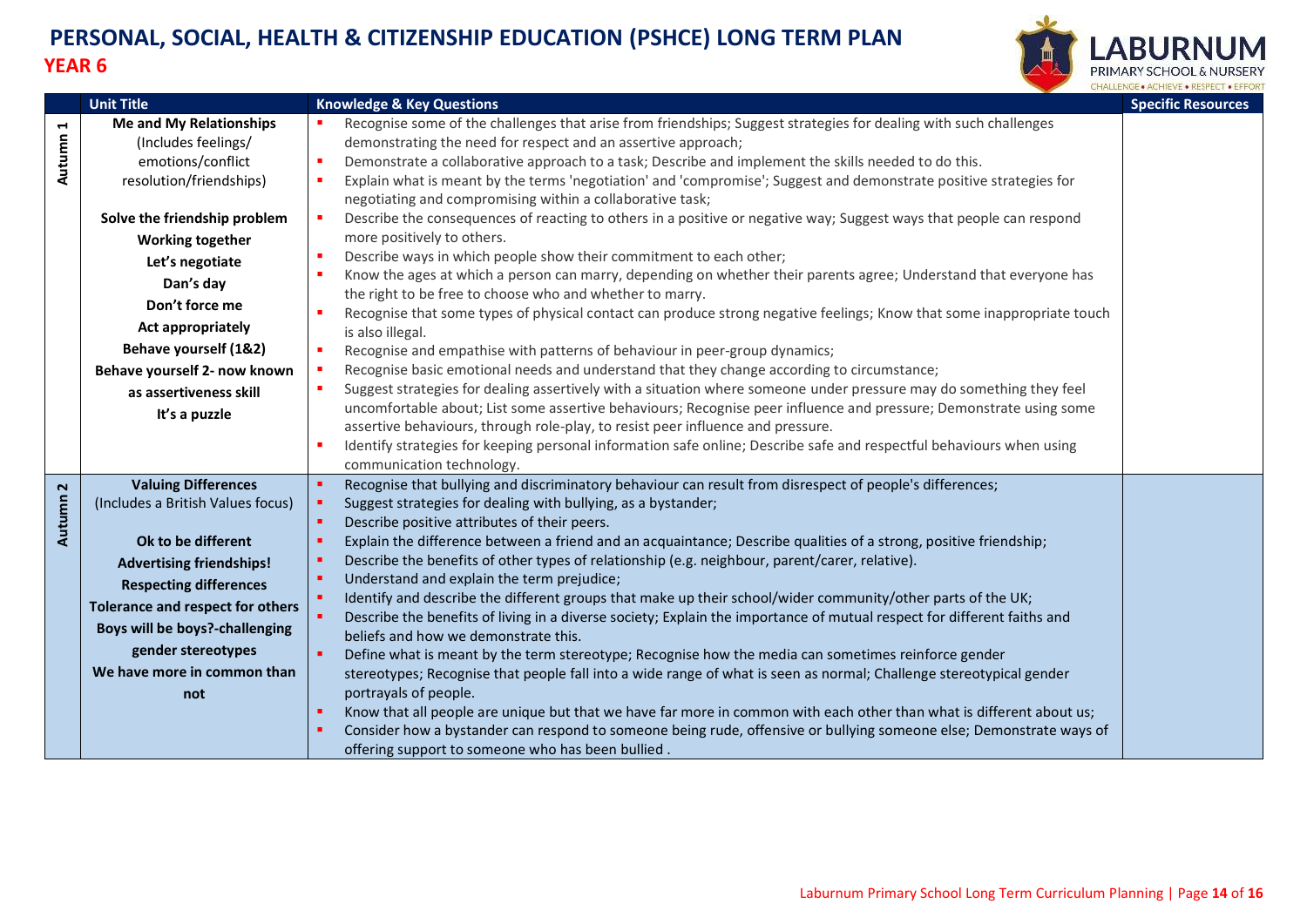

<span id="page-14-1"></span><span id="page-14-0"></span>

|                                 | <b>Unit Title</b>                  | <b>Knowledge &amp; Key Questions</b>                                                                                                                      | <b>Specific Resources</b> |
|---------------------------------|------------------------------------|-----------------------------------------------------------------------------------------------------------------------------------------------------------|---------------------------|
| $\blacktriangleright$<br>Spring | <b>Keeping Myself Safe</b>         | Accept that responsible and respectful behaviour is necessary when interacting with others online and face-to-face;                                       | NB: www.net-              |
|                                 | (Includes aspects of safe internet | Understand and describe the ease with which something posted online can spread; Identify strategies for keeping<br>п                                      | aware.org.uk is an        |
|                                 | use, drugs and Relationships       | personal information safe online; Describe safe behaviours when using communication technology.                                                           | excellent source of       |
|                                 | Education)                         | Define what is meant by addiction, demonstrating an understanding that addiction is a form of behaviour;<br>٠                                             | information. ***          |
|                                 |                                    | Explain how drugs can be categorised into different groups depending on their medical and legal context; Demonstrate an<br>×                              |                           |
|                                 | Think before you click             | understanding that drugs can have both medical and non-medical uses; Explain in simple terms some of the laws that                                        |                           |
|                                 | <b>Traffic lights</b>              | control drugs in this country.                                                                                                                            |                           |
|                                 | Rat park                           | Understand the actual norms around drinking alcohol and the reasons for common misperceptions of these; Describe<br>٠                                     |                           |
|                                 | What sort of drug is?              | some of the effects and risks of drinking alcohol.                                                                                                        |                           |
|                                 | Alcohol: What is normal?           | Know that it is illegal to create and share sexual images of children under 18 years old; Explore the risks of sharing photos<br>٠                        |                           |
|                                 | To share or not to share?          | and films of themselves with other people directly or online; Know how to keep their information private online;                                          |                           |
|                                 |                                    | Understand that all humans have basic emotional needs and explain some of the ways these needs can be met; Explain<br>$\blacksquare$                      |                           |
|                                 | Joe's story (1 & 2)                | how these emotional needs impact on people's behaviour; Suggest positive ways that people can get their emotional                                         |                           |
|                                 |                                    | need met; Understand and give examples of conflicting emotions;                                                                                           |                           |
|                                 |                                    | Understand and reflect on how independence and responsibility go together.<br>п                                                                           |                           |
|                                 |                                    | *** This online guide to apps, games and sites that children are using and talking about is provided by the NSPCC. You will find information about        |                           |
|                                 |                                    | how safe different online game and social network sites are deemed to be - from Snapchat to Minecraft - and what the risks are to children using<br>them. |                           |
|                                 |                                    |                                                                                                                                                           |                           |
|                                 |                                    | NB: the online activity Traffic Lights can be found on the drop down menu of the bCyberwise tab on the Coram Life Education website. Or click on          |                           |
|                                 |                                    | the link in the Resources needed area to go directly to it.                                                                                               |                           |
|                                 |                                    |                                                                                                                                                           |                           |
|                                 |                                    | NOTE: Please do not share SCARF login/password details with children. If they need to access the game individually or in small groups they can do so      |                           |
|                                 |                                    | directly via the Coram Life Education website. Just click on the bCyberwise tab and select the activity needed.                                           |                           |
| $\mathbf{z}$                    | <b>Being my Best</b>               | Identify aspirational goals; Describe the actions needed to set and achieve these;<br>٠                                                                   |                           |
| Spring                          | (Includes keeping healthy/         | Present information they researched on a health and wellbeing issues outlining the key issues and making suggestions for<br>٠                             |                           |
|                                 | Growth Mindset/goal                | any improvements concerning those issues;                                                                                                                 |                           |
|                                 | settling/achievement)              | Explain what the five ways to wellbeing are; Describe how the five ways to wellbeing contribute to a healthy lifestyle,<br>٠                              |                           |
|                                 |                                    | giving examples of how they can be implemented in people's lives;                                                                                         |                           |
|                                 | This will be your life             | Identify risk factors in a given situation; Understand and explain the outcomes of risk-taking in a given situation, including<br>٠                       |                           |
|                                 | <b>Our recommendations</b>         | emotional risks.                                                                                                                                          |                           |
|                                 | Five ways to wellbeing project     |                                                                                                                                                           |                           |
|                                 | $***$                              |                                                                                                                                                           |                           |
|                                 | This will be your life             |                                                                                                                                                           |                           |
|                                 | What's the risk? (1 & 2)           |                                                                                                                                                           |                           |
|                                 |                                    |                                                                                                                                                           |                           |